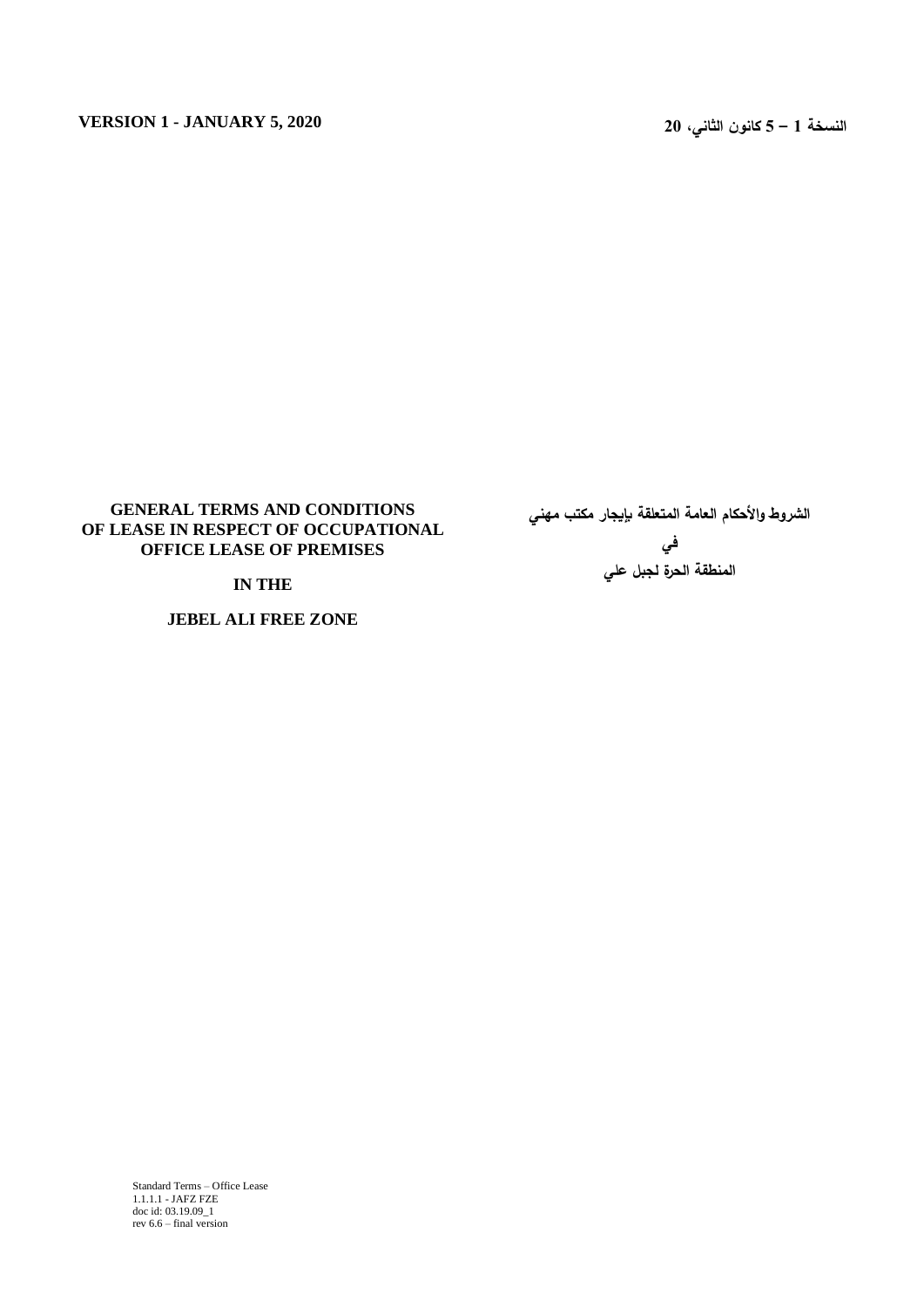**المحتويات CONTENTS**

| <b>Clause</b>  |                                         | Page           | الصفحة         |                                               | المادة         |
|----------------|-----------------------------------------|----------------|----------------|-----------------------------------------------|----------------|
| 1              | Definitions                             | 3              | 3              | التعار يف                                     | 1              |
| $\overline{2}$ | Interpretation                          | 5              | 5              | التفسير                                       | $\overline{2}$ |
| 3              | Demise And Term                         | 5              | 5              | انتهاء الإيجار ومدته                          | $\overline{3}$ |
| 4              | Rents                                   | 6              | 6              | قيمة الإيجار                                  | $\overline{4}$ |
| 5              | Daily Costs On Late Payments            | 6              | 6              | التكاليف اليو مية المتعلقة بالدفعات المتأخر ة | 5              |
| 6              | <b>Utilities And Municipal Services</b> | 7              | $\overline{7}$ | المرافق والخدمات البلدية                      | 6              |
| 7              | Repairs                                 | $\overline{7}$ | $\overline{7}$ | الإصلاحات                                     | $\overline{7}$ |
| 8              | Yield Up                                | $\overline{7}$ | 7              | التسليم                                       | 8              |
| 9              | Compliance<br>With<br>Lessor's          | 8              | 8              | الامتثال لإخطارات المؤجر                      | 9              |
|                | <b>Notices</b>                          |                |                |                                               |                |
| 10             | Alterations                             | 8              | 8              | التعدبلات                                     | 10             |
| 11             | <b>Signs And Advertisements</b>         | 9              | 9              | اللافتات و الإعلانات                          | 11             |
| 12             | <b>Use Of Premises</b>                  | 9              | 9              | استخدام العقار المؤجر                         | 12             |
| 13             | <b>Alienation Generally</b>             | 10             | 10             | التنازل على وجه العموم                        | 13             |
| 14             | <b>Compliance With Laws</b>             | 10             | 10             | الامتثال للقوانين                             | 14             |
| 15             | <b>Insurance Provisions</b>             | 11             | 11             | أحكام التأمين                                 | 15             |
| 16             | <b>Service Charges</b>                  | 12             | 12             | رسوم الخدمة                                   | 16             |
| 17             | Default Of Tenant                       | 12             | 12             | إخفاق المستأجر                                | 17             |
| 18             | Quiet Enjoyment                         | 13             | 13             | التمتع الهادىء                                | 18             |
| 19             | Exclusion Of Implied Covenants          | 13             | 13             | استبعاد الالتزامات الضمنية المفروضة من        | 19             |
|                | By Lessor                               |                |                | قبل المؤجر                                    |                |
| 20             | Indemnity                               | 13             | 13             | التعويض                                       | 20             |
| 21             | Representation                          | 14             | 14             | إقرار ات                                      | 21             |
| 22             | Reporting to Government Related         |                |                | تبليغ الجهات الحكومية المختصة                 | 22             |
|                | Entities                                |                |                |                                               |                |
| 23             | <b>Notices</b>                          | 15             | 15             | الاخطارات                                     | 23             |
| 24             | <b>Invalidity Of Certain Provisions</b> | 15             | 15             | بطلان بعض البنود                              | 24             |
| 25             | Deposit                                 | 16             | 16             | قيمة التأمين                                  | 25             |
| 26             | Lease Renewal                           | 16             | 16             | تجديد الإيجار                                 | 26             |
| 27             | Miscellaneous                           | 17             | 17             | بنود متنوعة                                   | 27             |
| Schedule 1     | <b>Rights And Easements Granted</b>     | 19             | 19             | الحقوق الارتفاقات الممنوحة                    | الجدول 1       |
| Schedule 2     | <b>Exceptions And Reservations</b>      | 20             | 20             | استثناءات و تحفظات                            | الجدول 2       |
| Schedule 3     | Deposit                                 | 24             | 24             | قبمة التأمبن                                  | الجدول 3       |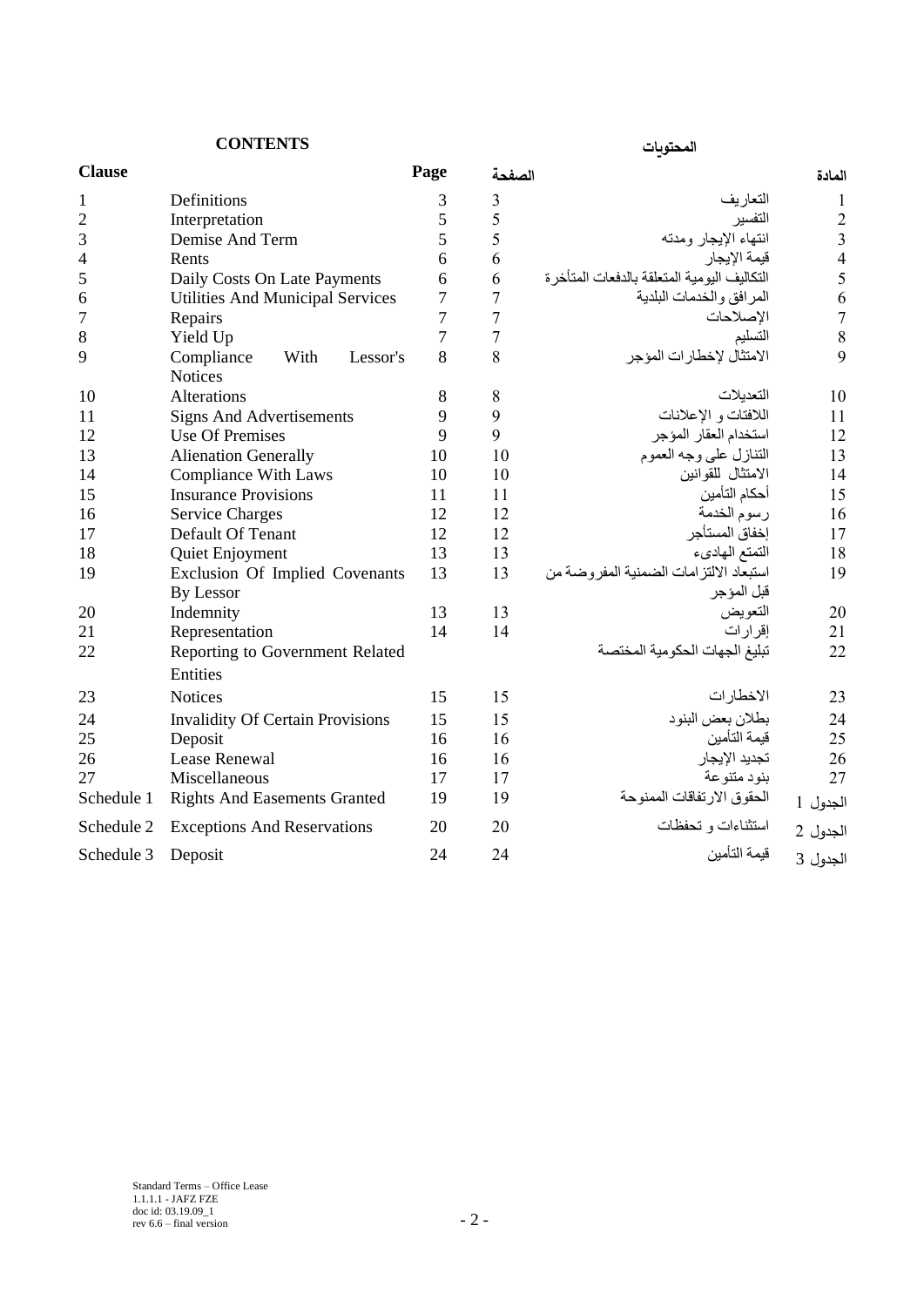# **GENERAL TERMS AND CONDITIONS OF لإليجار العامة واألحكام الشروط LEASE**

The Lessor leases the Premises to the Tenant throughout the Term on the following terms:

# **.1 التعاريف DEFINITIONS** 1.

In this Lease the following expressions shall have the following meanings:

"**Adjoining Property**" means all parts of the LOB (other than the Premises) and any land and/or buildings adjoining or neighbouring the LOB not let to the Tenant.

"**Authority**" means the Jebel Ali Free Zone Authority, an authority establishment pursuant to Decree No. (1) of 1985 of the Emirate of Dubai.

"**تاريخ البدء**" يحمل نفس المعنى المسند إليه في اتفاقية اإليجار. meaning the have shall" **Date Commencement**" ascribed to it in the Lease Agreement.

"**Common Areas**" means any areas of the LOB and the Free Zone from time to time designated by the Lessor for common use and enjoyment by the tenants and occupiers of the LOB and the Free Zone.

"**Conduits**" means all existing and future drains, pipes, gutters, sewers, ducts, mains, subways, cables, conduits, flues and any other conducting media whatsoever.

"**Daily Costs**" shall have the meaning ascribed to it in the Lease Agreement.

"**Deposit**" shall have the meaning ascribed to it in the Lease Agreement.

"**تاريخ االنتهاء**" يحمل نفس المعنى المسند إليه في اتفاقية اإليجار. it to ascribed meaning the have shall" **Date Expiry**" in the Lease Agreement.

"**Final Payment**" means the final payment due from the Tenant to the Lessor prior to expiry of the Term which shall include (without limitation) any balancing payment in respect of the Supplementary Rent pursuant to Clause 4.2 and any other any outstanding sum due to the Lessor pursuant to this Lease.

"**Free Zone**" means Jebel Ali Free Zone, Dubai designated as such pursuant to Decree No. 1 of 1980 in Dubai.

"**Free Zone Rules**" means the free zone rules issued by the Authority for the regulation of the Free Zone as revised and superseded from time to time.

"**Government Related Entity**" means any government or any department, commission, board, agency, committee, authority (including the Authority) or quasi-governmental unit of the United Arab Emirates and includes their respective appointed consultants.

يقوم المؤجر بتأجير العقار للمستأجر طوال مدة اإليجار بناء على الشروط التالية:

يكون للعبارات الموضحة أدناه والمذكورة في هذا اإليجار المعاني التالية: "**العقار المجاور**" تعني كافة أجزاء مبنى المكاتب ) باستثناء العقار المؤجَر ) وأي أرض و/أو مباني مجاورة أو قريبة من المبنى وغير مؤجرة للمستأجر.

"**السلطة**" هي سلطة المنطقة الحرة بجبل علي، والتي أنشأت بموجب المرسوم رقم (1) لعام 1985 الصادر عن إمارة دبي.

**"المساحات المشتركة"** تعني أقساماً في مبنى المكاتب وفي المنطقة الحرة يخصصها المؤجر من وقت آلخر لالستخدام المشترك ولتمتّع كافة المستأجرين و الشاغلين في مبنى المكاتب وفي المنطقة الحرة.

"**القنوات**" يقصد بها جميع المصاريف واألنابيب و المزاريب والمجاري و المواسير والفتحات واألنابيب الرئيسية والكابالت والقنوات و المداخن الموجودة والمستقبلية و أية قنوات موصلة أخرى مهما كان نوعها. "**التكاليف اليومية**" تحمل نفس المعنى المسند إليها في اتفاقية

الإيجار .<br>"**قيمة التأمين**" تحمل نفس المعنى المسند إليها في اتفاقية الإيجار .

"**الدفعة النهائية**" هي آخر دفعة مستحقة من المستأجر للمؤجر قبل انتهاء مدة الإيجار والتي تشمل (دون حصر) المبالغ المتبقية من بدل اإليجار اإلضافي الوارد في البند 4.2 وكل المبالغ األخرى المستحقة الدفع للمؤجر بموجب هذا اإليجار.

"**المنطقة الحرة**" تعني المنطقة الحرة لجبل علي في دبي، و التي أنشأت بموجب المرسوم رقم 1 لعام 1980 في دبي.

"**قواعد المنطقة الحرة**" تعني قواعد المنطقة الحرة الصادرة عن السلطة والتي تنظم المنطقة الحرة، وتعديالتها والنصوص الناسخة لها من وقت آلخر.

" **الجهة الحكومية المختصة** " يقصد بها أي حكومة أو دائرة أو مفوضية أو مجلس أو وكالة أو لجنة أو سلطة )بما في ذلك سلطة المنطقة الحرة) أو وحدة شبه حكومية في دولة الإمارات العربية المتحدة ويشمل ذلك المستشارين المعينين من قبل تلك الجهات.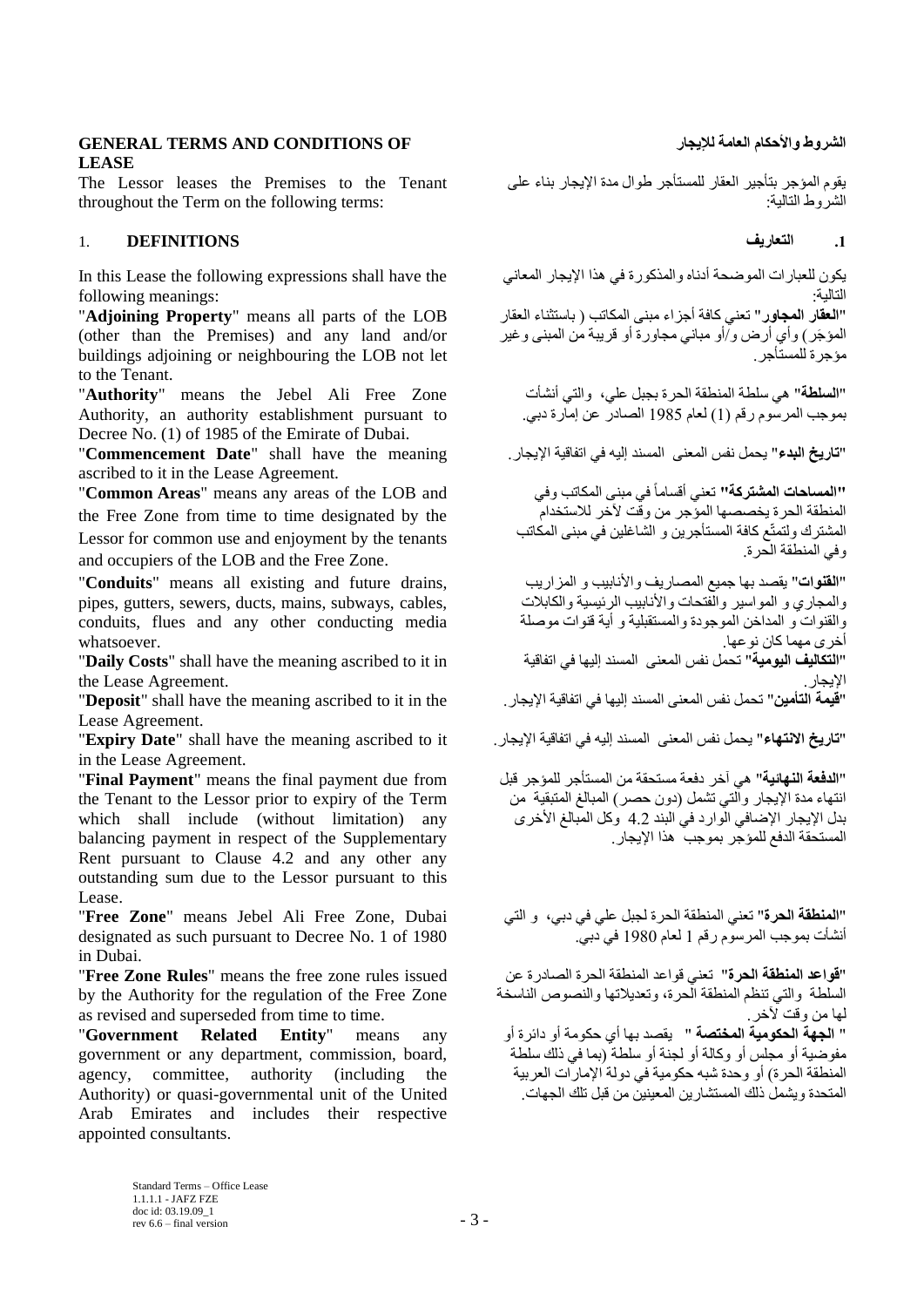"**Insured Risks**" means (to the extent that any of the same are insurable in the Free Zone insurance market at reasonable cost and on reasonable terms) fire, storm, tempest, flood, earthquake, lightning, explosion, impact, aircraft (other than hostile aircraft) and other aerial devices and articles dropped from them, riot, civil commotion and malicious damage, bursting or overflowing of water tanks, apparatus or pipes, and such other risks as the Lessor may, in its discretion from time to time, determine.

"**Laws**" means the laws, proclamations, orders, rules, by-laws, decrees and regulations applicable in the Free Zone including but not limited to the Free Zone Rules or such other regulations made by the Lessor or the Authority or any other competent authority and any building, planning and environmental laws as amended from time to time.

"**this Lease**" means together the lease agreement and these General Terms and Conditions of Lease together with any schedules or annexures forming part of these General Terms and Conditions of Lease. "**Lease Agreement**" means the Lease Agreement entered into by the Lessor and the Tenant relating to the Premises.

"**Lessor**" shall have the meaning ascribed to it in the .اإليجار اتفاقية في إليه المسند المعنى يحمل" **المؤجر**" Lease Agreement.

"**License**" means the license(s) obtained by the Tenant to permit the Tenant to undertake the Permitted Use in the Premises issued by or on behalf of the Authority or such other competent authority from time to time.

Lease Agreement.

"**Occupier**" means the Tenant or any of their representative agents, invitees, licensees, visitors or contractors.

"**Permitted Use**" means the use as set out in the .الترخيص في المحدد االستخدام هو" **به المسموح االستخدام**" License.

the Lease Agreement.

"**قيمة الإيجار**" يحمل نفس المعنى المسند إليه في اتفاقية الإيجار " **Rent**" shall have the meaning ascribed to it in the Lease Agreement.

"**رسوم الخدمة**" تحمل المعنى المحدد لها في اتفاقية اإليجار. ascribed meaning the have shall" **Charges Service**" to it in the Lease Agreement.

"**Social and/or Communal Works Fund**" means any infrastructure or other works being of benefit to the Free Zone community of workers and/or residents.

"**Supplementary Rent**" means the amount shown on the Lease Agreement comprising a component of the Rent, being a fair and reasonable proportion of the sums which the Lessor pays from time to time for insuring the LOB against the Insured Risks and all sums which the Lessor pays from time to time for

> Standard Terms – Office Lease 1.1.1.1 - JAFZ FZE doc id: 03.19.09\_1 rev 6.6 – final version  $-4$  –

"**المخاطر المؤ ّمنة**" تعني )تلك المخاطر التي تدخل في حدود ما يمكن تأمينه في سوق التأمين الخاص بالمنطقة الحرة بتكلفة معقولة وبشروط معقولة) الحرائق، و العواصف، و الأعاصير ، و الفيضانات، و الزالزل، و الصواعق ، و االنفجارات، و االرتطام، و الطائرات (غير الطائرات المعادية) والمركبات الجوية الأخرى والأجسام التي تسقط منها، والشغب والاضطرابات المدنية والتخريب المتعمد، و انفجار أو فيضان خزانات أو معدات أو أنابيب المياه وكافة المخاطر األخرى المشابهة التي يحددها المؤجر، من وقت آلخر، وفق تقديره الخاص.

"**القوانين**" تعني القوانين والتصريحات واألوامر والقواعد والأنظمة الداخلية والمراسيم والأنظمة السارية في المنطقة الحرة، والتي تشمل دون حصر، قواعد المنطقة الحرة أو أية أنظمة أخرى تصدر عن المؤجر أو عن السلطة أو عن أية سلطة مختصة أخرى بما فيها أي قوانين بناء وتخطيط وقوانين بيئية ، و تعديالتها من حين لأخر .

"**هذا اإليجار**" يعني اتفاقية اإليجار وهذه الشروط و األحكام العامة للإيجار معاً إضـافةً إلى الجداول و الملاحق التي تشكل جزءاً من هذه الشر وط و الأحكام العامة للإيجار .

"**اتفاقية اإليجار**" تعني اتفاقية اإليجار المبرمة فيما بين المؤجر والمستأجر فيما يتعلق بالعقار المؤجر.

"**الترخيص**" يعني الترخيص أو التراخيص التي يحصل عليها المستأجر والتي تسمح له باستخدام العقار المؤجر بالشكل المسموح به. وتصدر تلك التراخيص عن أو بالنيابة عن السلطة أو أي سلطة مختصة أخرى من وقت لأخر .

"**مبنى المكاتب**" يحمل نفس المعنى المسند اليه في اتفاقية الإيجار. "LOB" shall have the meaning ascribed to it in the

"**الشاغل**" يعني المستأجر أو أي من الوكالء الممثلين له أو من يدعوهم أو يرخص لهم أو زواره أو مقاولوه.

"**العقار المؤجر**" يحمل نفس المعنى المسند إليه في اتفاقية اإليجار. in it to ascribed meaning the have shall" **Premises**"

"**صندوق األشغال االجتماعية و/أو المشتركة**" يعني كل أعمال البنى التحتية أو الأعمال الأخرى التي تعود بالمنفعة على جماعة العاملين و/أو المقيمين في المنطقة الحرة.

"**قيمة اإليجار اإلضافي**" القيمة الظاهرة في اتفاقية اإليجار والتي تشكل جزءاً من قيمة الإيجار، ويعتبر نسبة عادلة ومنطقية من المبالغ التي يدفعها المؤجر من وقت آلخر لتأمين مبنى المكاتب ضد المخاطر المؤ ّمنة وكافة المبالغ التي يدفعها المؤجر من وقت آلخر للتأمين ضد خسارة بدل اإليجار.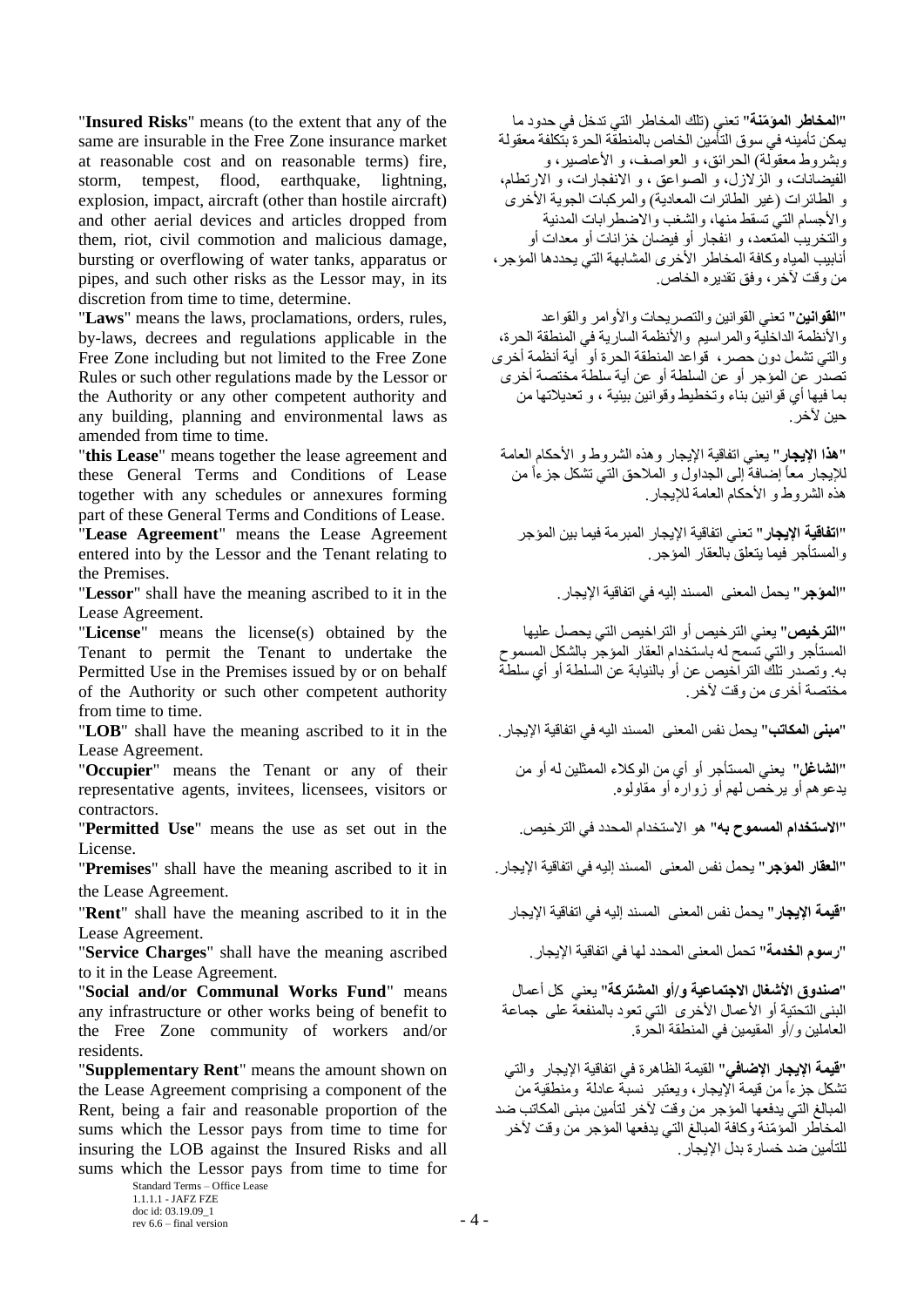insuring against the loss of the Rent.

"**Tenant**" shall have the meaning ascribed to it in the .اإليجار اتفاقية في إليه المسند المعنى نفس يحمل" **المستأجر**" Lease Agreement.

Lease Agreement.

"**Utilities**" means telephone, other telecommunication services and such other communication services and supplies of whatsoever nature excluding (for avoidance of doubt) electricity, water and sewerage services.

# **.2 التفسير INTERPRETATION** 2.

The headings in this Lease do not affect its construction and in this Lease:

(a) any covenant by the Tenant not to do any act or thing shall include an obligation not to permit or suffer such act or thing to be done;

(b) the words "include" and "including" shall be deemed to be followed by the words "without limitation";

(c) any reference to the right of the Lessor to have access to, or to enter, the Premises shall be construed as extending to any mortgagee of the Lessor and to all persons authorised by them, including agents, professional advisers, contractors, workmen and others;

(d) any requirement that the Tenant must obtain the approval or consent of the Lessor in respect of any matter mentioned in this Lease includes a requirement that such approval or consent shall be by way of deed;

(e) any references in this Lease to the Lessor include reference to any of its authorised agents to whom it may delegate any of its responsibilities; and

(f) all dates herein shall be construed with reference to and in accordance with the Gregorian Calendar.

# **.3 انتهاء اإليجار ومدته TERM AND DEMISE** 3.

3.1 The Term under this Lease shall commence from the Commencement Date and end on the Expiry Date, subject to earlier termination in accordance with the terms of this Lease.

3.2 In consideration of the Rents, covenants and agreements contained in this Lease which are to be paid and performed by the Tenant, the Lessor leases the Premises to the Tenant from and including the Commencement Date for the Term.

3.3 يؤكد المستأجر أنه )1( عاين العقار في تاريخ البدء أو قبله؛ the inspected has it) i (that confirm Tenant The 3.3

Standard Terms – Office Lease 1.1.1.1 - JAFZ FZE doc id: 03.19.09\_1  $r = 5 -$  rev 6.6 – final version  $-5$  –

" **مدة االيجار**" تحمل نفس المعنى المسند إليها في اتفاقية اإليجار. the in it to ascribed meaning the have shall" **Term**"

**"إ.ع.م"** يقصد بها دولة اإلمارات العربية المتحدة .Emirates Arab United means" **UAE**" "**المرافق**" تعني الهاتف وغيرها من خدمات االتصاالت وخدمات وتجهيزات االتصال األخرى مهما كانت طبيعتها، إال انها ال تشمل خدمات الكهرباء والماء والصرف الصحي.

ال يكون للعناوين المذكورة في هذا اإليجار تأثير على تفسيره، كما وأنه في هذا اإليجار الماثل:

)أ( أي التزام من قبل المستأجر بعدم القيام بأي تصرف أو فعل يتضمن أيضاً التزامه بعدم السماح بذلك التصرف أو الفعل؛

)ب( إن عبارة "يشمل" وعبارة "بما في ذلك" تعتبر متبوعة بعبارة "دون حصر"؛

)ج( إن أي إشارة لحق المؤجر بالوصول إلى أو بالدخول إلى العقار المؤجر تُفسر على أنها تشمل كل راهن دائن للمؤجر وكافة األشخاص المخولين من قبل أي منهم بما في ذلك الوكالء والمستشارون المهنيون والمقاولون والعاملون وغيرهم؛

)د( أي شرط يوجب على المستأجر الحصول على موافقة أو إذن المؤجر فيما يتعلق بأي من األمور المذكورة في هذا اإليجار، فإن ذلك يشمل وجوب صياغة تلك الموافقة أو اإلذن في محرر كتابي؛

)ه( أي إشارة للمؤجر في هذا اإليجار تنطبق أيضاً على أي من وكالئه المخولين من قبله والذين قد يفوضهم بأي من مسؤولياته؛ و

)و( تحتسب كافة التواريخ المذكورة في هذا اإليجار باالستناد إلى ري<br>التقويم الميلادي.

3.1 تبدأ مدة هذا اإليجار من تاريخ البدء وتنتهي في تاريخ االنتهاء، وذلك ما لم يتم إنهاء اإليجار قبل ذلك وفقاً لشروط اإليجار.

3.2 يقوم المؤجر بتأجير العقار للمستأجر للفترة التي تبدأ من وتشمل تاريخ البدء و حتى انتهاء مدة اإليجار وذلك لقاء قيمة اإليجار وااللتزامات واالتفاقات المنصوص عليها في هذا اإليجار.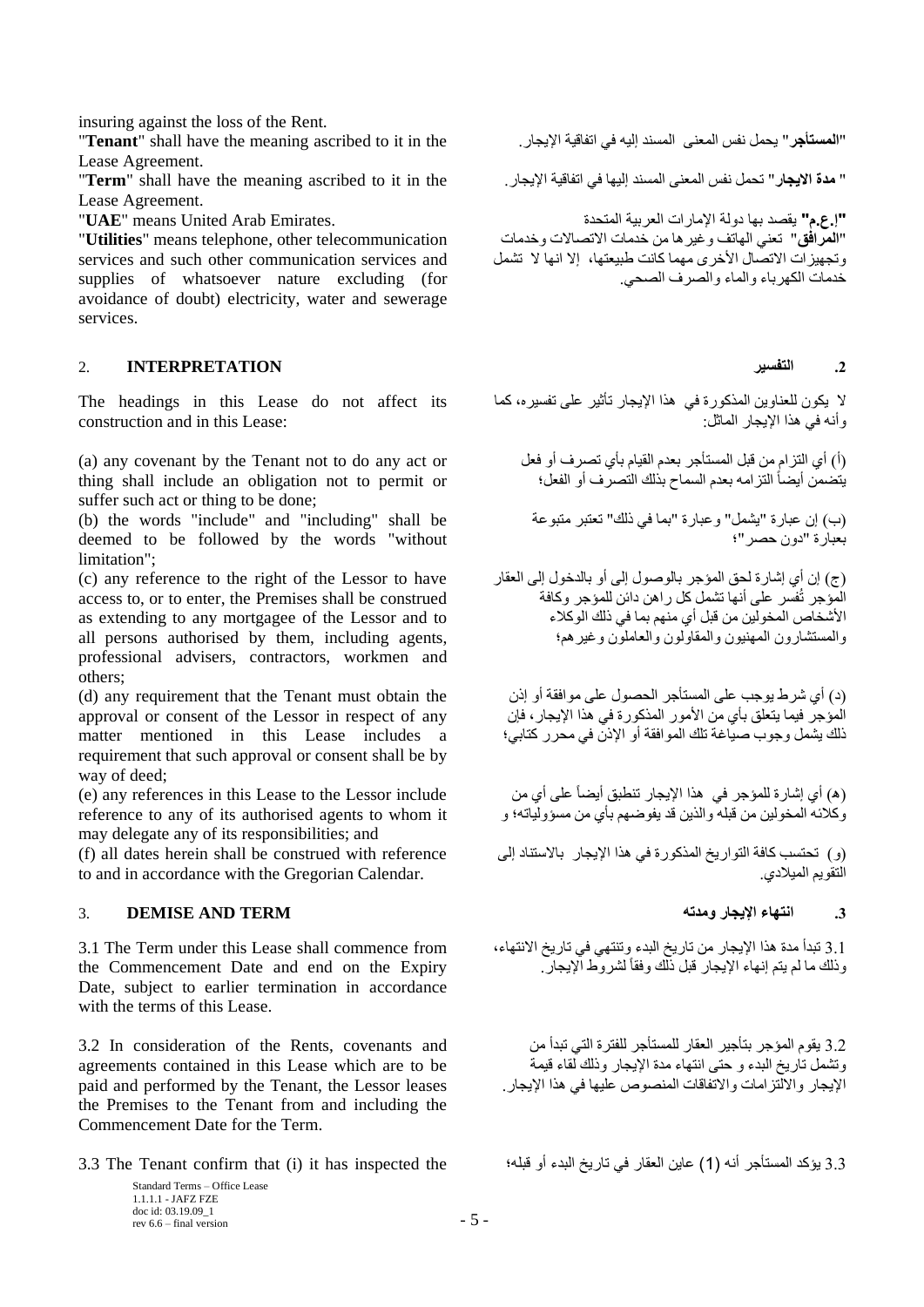Premises on or before the Commencement Date; and (ii) it accepts the Premises as an "as is where is" basis on the Commencement Date; (iii) the Premises in its current state and condition on the Commencement Date is fit for purpose for the Permitted Use.

4.1 The Tenant covenants to pay to the Lessor at all times during the Term, in a manner so that the Lessor shall receive full value in cleared funds, the Rent and the Service Charges (collectively, the "**Rents**"). The Rents shall be payable by the Tenant annually in advance on either the date of this Lease or the Commencement Date, whichever is the later.

4.2 If at the end of each year under this Lease, the Tenant's actual proportion of the insurance is greater than the amount of Supplementary Rent, the Tenant shall pay the difference between the Tenant's actual proportion of the cost of insurance and the Supplementary Rent as part of the Final Payment to the Lessor on the date being the later of the Expiry Date and the date falling five (5) days after notification from the Lessor that any such sum is owing.

4.3 The Tenant shall pay the Rents without any setoff or deduction and free and clear of taxes.

# **.5 التكاليف اليومية المتعلقة بالدفعات المتأخرة PAYMENTS LATE ON COSTS DAILY** 5.

5.1 The Tenant acknowledges that if it does not pay the Rents when due, the Lessor will necessarily impose costs (excluding any opportunity and funding costs) for everyday that such amounts remain outstanding.

5.2 Without prejudice to any other rights contained in this Lease or otherwise available to the Lessor, if any of the Rents (whether formally demanded or not) or any other sum of money payable to the Lessor by the Tenant under this Lease shall not be paid on the date due and in the manner specified, the Tenant shall pay the Daily Costs from and including the date when payment was due to the date of payment.

5.3 In the event that the total Daily Costs recovered by the Lessor exceed the Lessor's actual costs incurred by reason of late payment of the Rents (excluding any opportunity and funding costs) (the "**Excess**"), the Lessor shall pay the Excess to charity as the Lessor may choose in accordance with the

> Standard Terms – Office Lease 1.1.1.1 - JAFZ FZE doc id: 03.19.09\_1 rev 6.6 – final version  $-6$  –

و)2( ووافق على العقار بحالته التي هو عليها في تاريخ البدء؛ و)3( يقر بمالءمة العقار بحالته التي هو عليها في تاريخ البدء لغرض االستخدام المسموح به.

# **.4 قيمة اإليجار RENTS** 4.

4.1 يتعهد المستأجر بسداد قيمة الإيجار ور سوم الخدمة (ويشار إليهما معاً بلفظ **"اإليجارات**"( في كافة األوقات أثناء مدة اإليجار بحيث يستلمها المؤجر كاملة وبأموال صافية. تسدد اإليجارات مقدماً و بشكل سنوي إما بتاريخ هذا اإليجار أو تاريخ البدء، أيهما حل الحقا.ً

4.2 إذا كانت حصة المستأجر الفعلية من التأمين أكبر من مبلغ قيمة اإليجار اإلضافي في نهاية كل عام من هذا اإليجار ، يدفع المستأجر الفرق ما بين حصته الفعلية من تكلفة التأمين و قيمة اإليجار اإلضافي كجزء من الدفعة النهائية للمؤجر، وذلك إما في تاريخ االنتهاء أو اليوم الخامس بعد قيام المؤجر بإرسال إخطار باستحقاق أي مبلغ، أيهما يأتي آخرا.ً

4.3 يقوم المستأجر بسداد اإليجارات دون أية مقاصة أو خصم و صافية من أي ضرائب.

5.1 يقر المستأجر بأنه في حال عدم سداده لإليجارات عند استحقاقها، فسوف يفرض المؤجر حتماً نتيجةً لذلك تكاليفاً عن كل يوم يتأخر فيه سداد تلك المستحقات، )غير شاملة أي تكاليف للفرص الفائتة والتمويل).

5.2 دون اإلخالل بأي حقوق أخرى واردة في هذا اإليجار أو أي حقوق أخرى متاحة للمؤجر، فإنه في حال عدم سداد أي من الإيجارات (سواء تمت المطالبة بسدادها رسمياً أم لا) أو أي مبالغ أخرى مستحقة للمؤجر من المستأجر بموجب هذا اإليجار في تاريخ استحقاقها وبالشكل المحدد لسدادها، عندها يقوم المستأجر بسداد التكاليف اليومية ابتداءً من تاريخ استحقاق الدفع حتى تاريخ الدفع.

5.3 في حال تجاوز مجموع التكاليف اليومية التي حصل عليها المؤجر التكاليف الفعلية التي تحملها المؤجر نتيجةً لتأخر سداد الإيجارات (غير شاملة أي تكاليف للفرص الفائتة والتمويل) )"**الفائض**"(، فسوف يقوم المؤجر بسداد الفائض للجمعية الخيرية الُتي يختار ها المؤجر وفقاً لمبادئ الشريعة الإسلامية و/أو إلى صنّدوق الأشغال الاجتماعية و/أو المشتركة.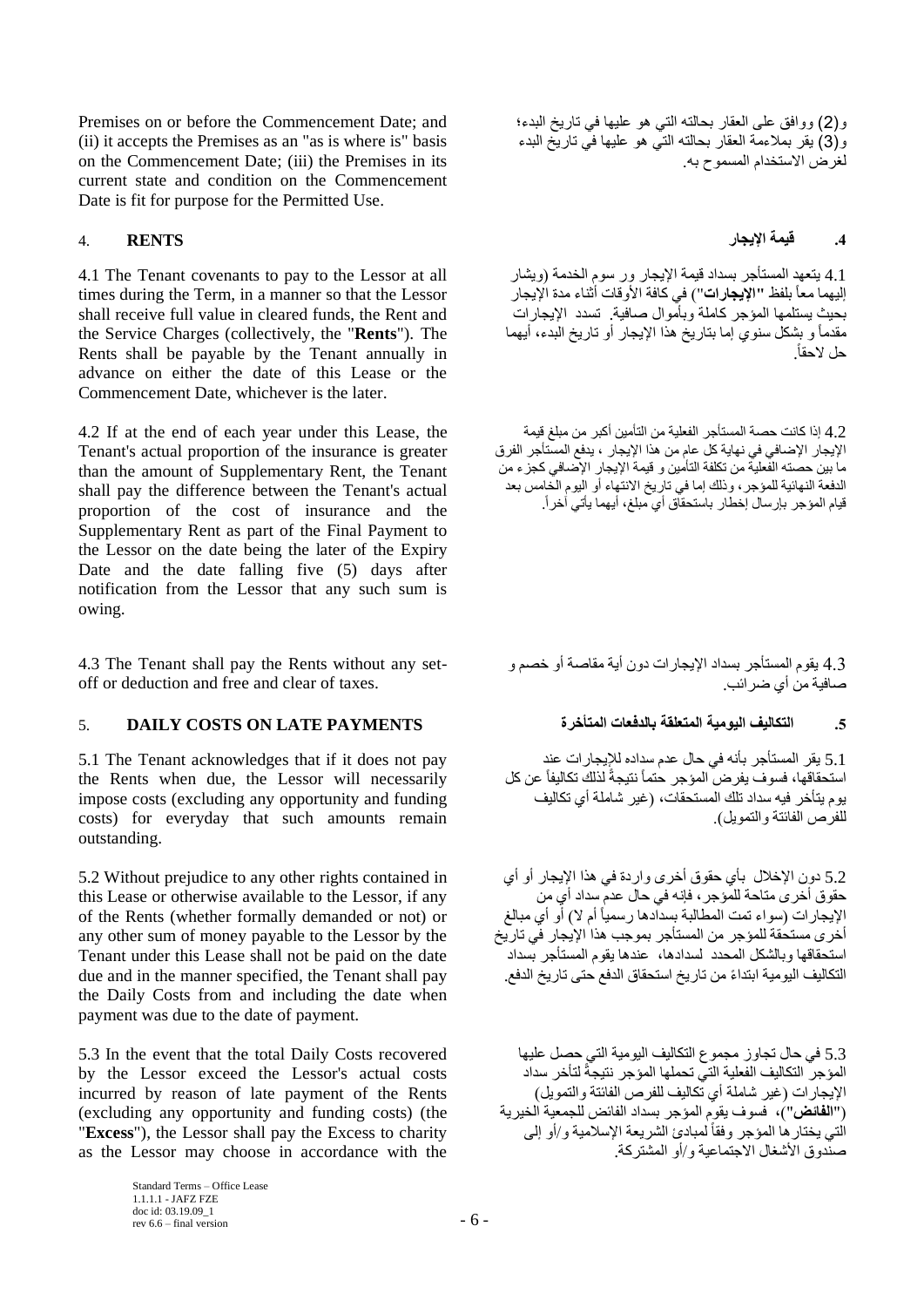principles of Sharia and/or Social and/or Communal Works Fund.

# **.6 المرافق والخدمات البلدية MUNICIPAL AND UTILITIES** 6. **SERVICES**

6.1 The Tenant shall pay all charges for all Utilities consumed in the Premises, including any connection and hiring charges and perform and observe all present and future regulations and requirements of the utility companies.

6.2 The Tenant shall pay any additional charges and all existing and future local authority charges, taxes, assessments and other outgoings whatsoever which are now or may at any time during the Term be levied or assessed upon (or a fair proportion thereof (to be reasonably determined by the Lessor)) not covered by the Rents, which are levied or assessed upon, or payable in respect of, the use of the Premises by the Tenant.

6.3 The Tenant is required to liaise with the Lessor in order to acquire a post office box and arrange any required telecommunication connections (telephone, fax, internet connections, etc).

### **.7 اإلصالحات REPAIRS** 7.

7.1 The Tenant has surveyed and investigated the Premises and accepts the state of repair of the Premises as it is at the date of this Lease and warrants and acknowledges that there are no defects that impair use of the Premises.

7.2 Subject to Clause 7.3 the Tenant shall maintain, clean and keep the Premises in good and substantial repair and condition and shall reinstate the Premises to its original condition to the requirements of the Lessor.

7.3 There shall be excepted from the obligations contained in Clause 7.2 any damage caused by the Insured Risks save to the extent that payment of the insurance monies shall be withheld by reason of any act or default of the Tenant or any Occupier.

### <span id="page-6-0"></span>8. **YIELD UP التسليم .8**

8.1 Immediately prior to the Expiry Date or earlier determination of the Term, the Tenant, at its cost, shall:

> Standard Terms – Office Lease 1.1.1.1 - JAFZ FZE doc id: 03.19.09\_1  $r = 7 -$  rev 6.6 – final version  $-7 -$ 8.1.1 remove from the Premises all of its belongings, any sign or writing of the Tenant or any Occupier of them and all Tenant's

6.1 يقوم المستأجر بتسديد كافة رسوم المرافق التي يستهلكها العقار المؤجر بما في ذلك أية رسوم توصيل وتأجير و يتعين على المستأجر االلتزام و التقيد بأية أنظمة أو متطلبات حالية أو مستقبلية لشركات المرافق.

6.2 يقوم المستأجر بسداد كافة الرسوم اإلضافية والضرائب والضرائب المربوطة وغيرها من المصاريف الحالية والمستقبلية التي تفرضها أو تقيّمها السلطة المحلية في أي وقت وطوال مدة الإيجار (أو نسبة عادلة منها يقدرها المؤجر بشكل معقول) غير مشمولة في اإليجار ات والتي قد تُفرض أو تكون مقيّمة أو مستحقة فيما يتعلق باستخدام المستأجر للعقار المؤجر .

6.3 يتعين على المستأجر التنسيق مع المؤجر للحصول على صندوق بريدي وترتيب توصيل أية خدمات لالتصاالت )الهاتف، الفاكس، الانترنت، إلخ).

7.1 قام المستأجر بفحص ومعاينة العقار المؤجر وقد قبل بالحالة التي هو عليها في تاريخ هذا اإليجار ، وهو يقر ويصرح بعدم وجود عيوب تمنع من استخدام العقار المؤجر.

7.2 وفقاً للبند 7.3 يقوم المستأجر بصيانة وتنظيف العقار والمحافظة عليه بحالة جيدة مع إجراء اإلصالحات الضرورية وسيقوم بإعادة العقار إلى حالته الأصلية التي كان عليها وفقاً لمتطلبات المؤجر .

7.3 تستثنى من الموجبات الواردة في أحكام البند 7.2 أعاله األضرار التي تنشأ عن المخاطر المؤمنة إال إذا تم حجب أموال التأمين لأي سبب يرجع إلى تصرف أو تخلّف المستأجر أو أي شاغل للعقار المؤجر .

8.1 مباشرة قبل تاريخ االنتهاء أو أي تاريخ محدد على أن تنتهي المدة قبل أوانها بحلوله ، يقوم المستأجر وعلى نفقته الخاصة بما يلي: 8.1.1 إخالء العقار المؤجر من كافة المتعلقات و أي الفتات أو

كتابات تخصه أو تخص أي شاغل تابع له إضافة إلى أي تركيبات و تجهيزات وأثاث وممتلكات شخصية ؛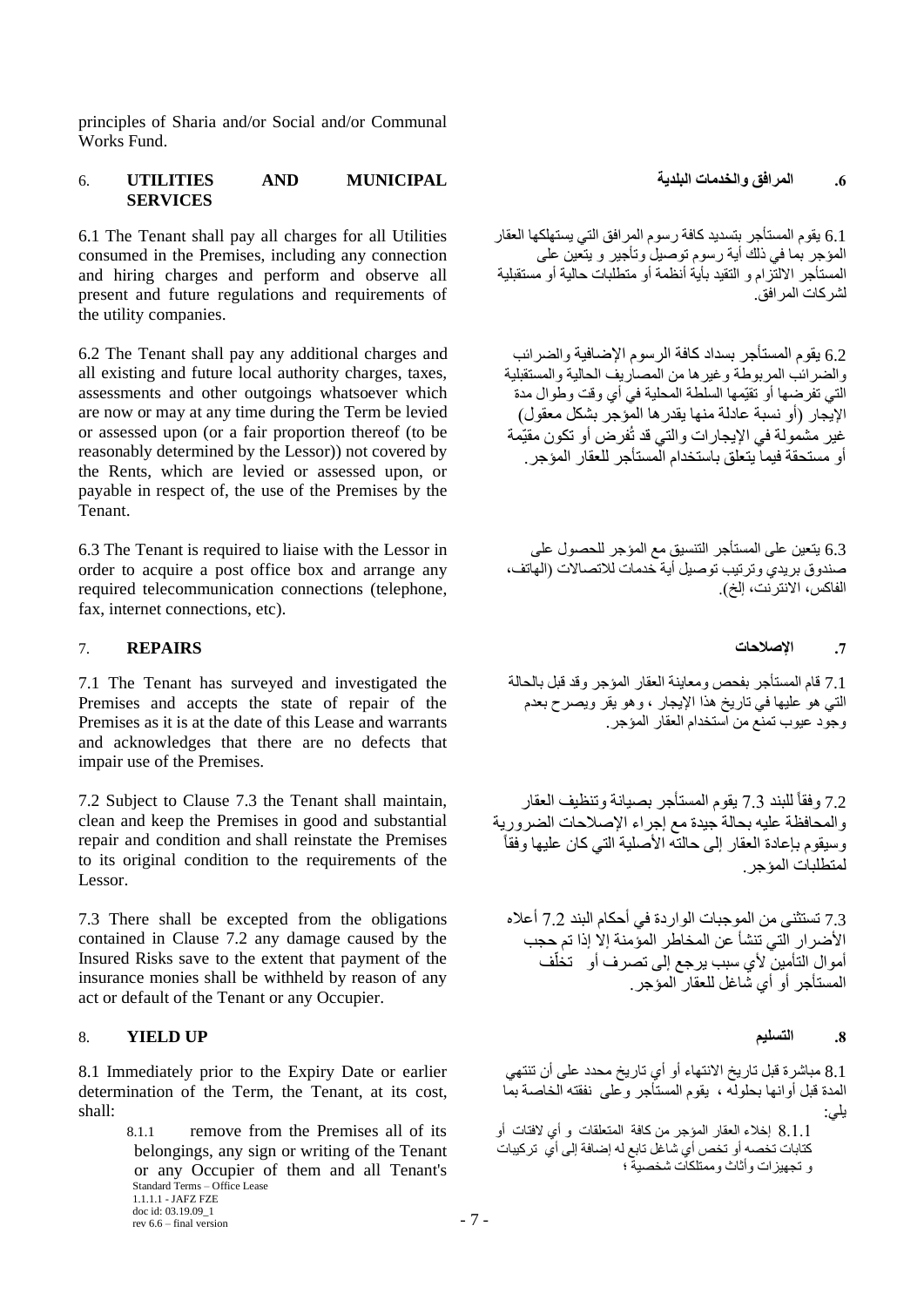fixtures, fittings, furniture and effects;

- 8.1.2 replace any of the Lessor's fixtures and fittings which should be missing, damaged or destroyed, with new ones of similar kind and quality or (at the option of the Lessor) pay to the Lessor an amount equal to the cost of replacing any of them;
- 8.1.3 unless otherwise required by the Lessor, remove and make good any alterations, additions or improvements made to the Premises during the Term and reinstate the Premises to the condition in which they were in at the grant of this Lease;
- 8.1.4 yield up the Premises to the Lessor in accordance with the covenants by the Tenant contained in this Lease,

and the Tenant shall make good any actual damage caused as a result of the foregoing, to the Lessor's reasonable satisfaction.

8.2. If on the Expiry Date the Tenant has, in the Landlord's reasonable opinion, failed to comply with any of the Tenant's obligations in Clause 8.1, the Tenant shall pay to the Landlord Rent on a pro rata basis from the day following the Expiry Date up to and including the day that the Landlord has, in the Landlord's reasonable opinion, completed the reinstatement of the Premises to the standard required pursuant to Clause 8.1.

## 9. **COMPLIANCE WITH LESSOR'S المؤجر إلخطارات االمتثال .9 NOTICES**

9.1 Whenever the Lessor shall give written notice to the Tenant of any defects, wants of repair or breaches of covenant, the Tenant shall, within thirty (30) days of such notice, or sooner if so required by the Lessor, make good such defects or wants of repair and remedy the breach of covenant to the reasonable satisfaction of the Lessor.

9.2 If the Tenant shall fail within fifteen (15) days of such notice, or as soon as reasonably possible in the case of emergency, to commence and then diligently and expeditiously to continue to comply with such notice, the Lessor may enter the Premises and carry out any of the works and all actual costs and expenses incurred as a result shall be recoverable as rent in arrears.

8.1.2 استبدال أي تركيبات وتجهيزات عائدة للمؤجر والتي فقدت أو تضررت بأخرى من نفس النوعية والجودة أو تسديد قيمة مساوية لكلفة استبدال أي منها (حسب ما يختاره المؤجر)؛

8.1.3 إزالة وإصالح آثار أي تعديالت أو إضافات أو تحسينات تم إدخالها على العقار المؤجر أثناء مدة اإليجار وإعادة العقار إلى الحالة التي كان عليها في بداية هذا اإليجار، إال إذا طلب المؤجر خالف ذلك.

> 8.1.4 تسليم العقار للمؤجر وفقاً للالتزامات التي تعهد بها المستأجر و المضمنة في هذا اإليجار.

و يتعين على المستأجر إصالح األضرار التي حدثت نتيجة لما سبق ذكره أعاله بالشكل الذي ينال رضا المؤجر على نحو معقول.

8.2 إذا أخفق المستأجر حسب االعتقاد المنطقي للمؤجر في أداء أي من التزاماته الواردة في البند 8.1 بحلول تاريخ االنتهاء، فسوف يتحمل المستأجر بدالت اإليجار التي تصبح مستحقة للمؤجر على أساس تناسبي يومي ابتداء من اليوم التالي لتاريخ االنتهاء وحتى تاريخ انتهاء المؤجر من إصالح العقار المؤجر وإعادته إلى المعيار المطلوب، حسب االعتقاد المنطقي للمؤجر، بموجب البند .8.1

9.1 متى ما قدم المؤجر إخطاراً خطياً للمستأجر بوجود عيوب أو حاجة لتصليحات أو حصول نقض لتعهداته تجاه المؤجر، يجب على المستأجر، خالل ثالثين )30( يوماًمن تاريخ اإلخطار أو خالل مدة أقصر إذا ما طلب المؤجر ذلك، إصالح تلك العيوب وإجراء التصليحات و الوفاء بتعهداته بالشكل الذي يرضي المؤجر على نحو معقول.

9.2 إذا أخفق المستأجر خالل خمسة عشر )15( يوماًمن تاريخ اإلخطار، أو في أسرع وقت ممكن في الحاالت الطارئة، في اتخاذ خطوات جدية و حثيثة نحو االمتثال لإلخطار، فإنه يحق للمؤجر دخول العقار المؤجر وتنفيذ الأشغال اللازمة على أن يتم استرداد كافة التكاليف والنفقات الفعلية التي تكبدها المؤجر جراء ذلك من المستأجر على شكل دفعات إيجار متأخرة.

Standard Terms – Office Lease 1.1.1.1 - JAFZ FZE doc id: 03.19.09\_1 rev 6.6 – final version  $8 - 8$  –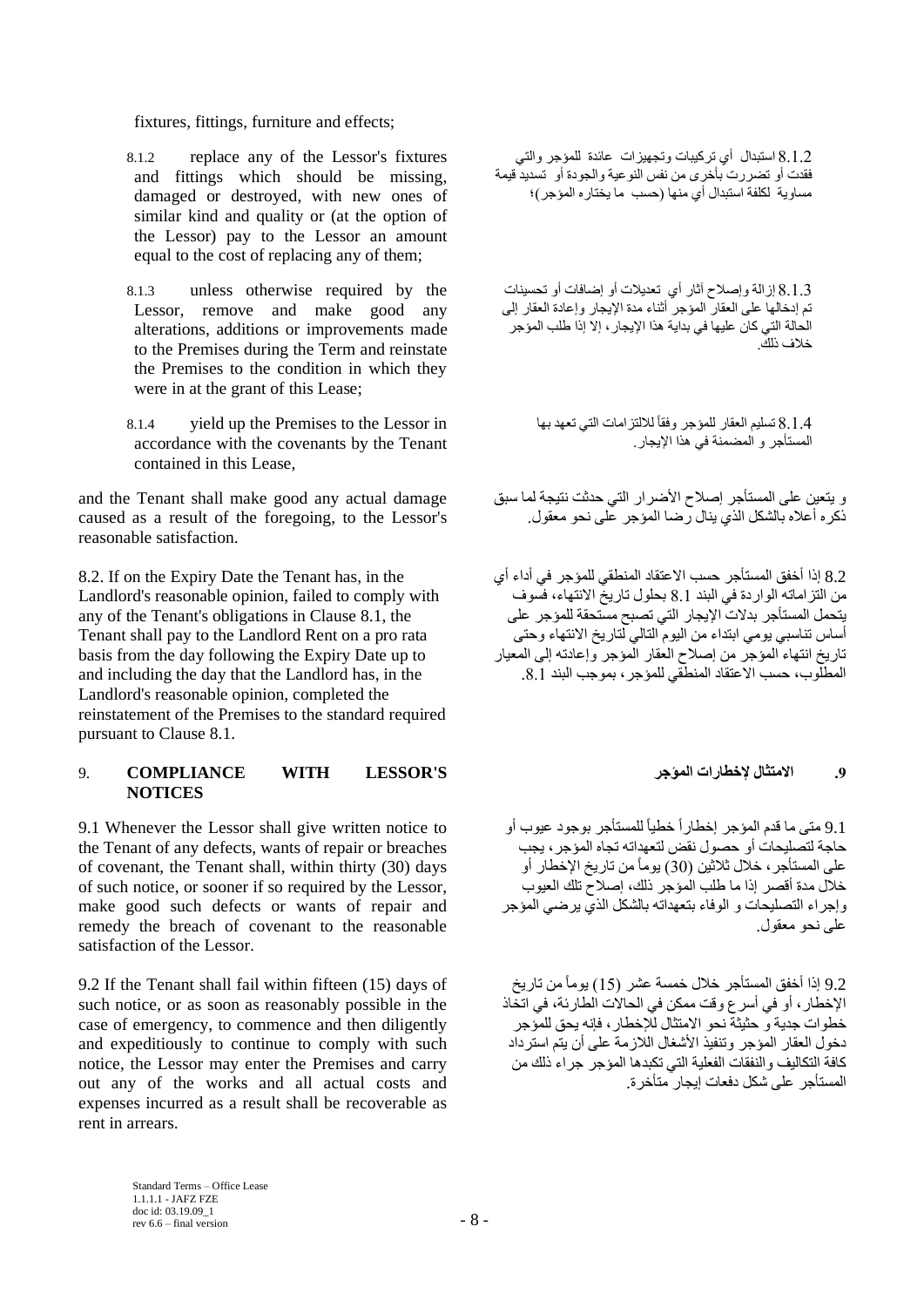### **.10 التعديالت ALTERATIONS** 10.

10.1 The Tenant shall not make any alterations or additions to the Premises or to any of the Lessor's fixtures or to any of the Conduits in the Premises or alter, cut into or remove any of the principal walls, floors, beams or columns of the Premises without the prior written consent of the Lessor and if granted, on such conditions as the Lessor requires.

10.2 Any Tenant alteration must be undertaken in accordance with the Free Zone Rules.

10.3 The Tenant must receive approval of the Lessor before any large office equipment and/or furniture shall be moved in or out of the Premises.

# **.11 الالفتات و اإلعالنات ADVERTISEMENTS AND SIGNS** 11.

11.1 Subject to Clause 11.2 the Tenant shall not display in the windows of the Premises so as to be seen from the exterior, any advertisement, poster, notice, flag, aerial, satellite or other sign or thing whatsoever without the prior written approval of the Lessor.

11.2 The Tenant may display a sign on the Premises showing its corporate or trading name, the size, style, position and materials of which shall be approved in writing by the Lessor.

# **.12 استخدام العقار المؤجر PREMISES OF USE** 12.

12.1.1 not use the Premises or any part of them except for the Permitted Use and shall notify the Lessor immediately if the Tenant ceases to occupy the Premises;

12.1.2 not load or unload vehicles except in the servicing areas or loading bays provided for such purpose;

12.1.3 not cause any obstruction in or around the LOB or the Free Zone; and

12.1.4 at its expense and to the satisfaction of the Lessor undertake all necessary precautions to ensure that the Premises remain at all times free of rodents, insects, vermin and other animals and disease and shall, if necessary or instructed so to do by the Lessor, employ and pay pest

10.1 ال يحق للمستأجر إدخال تعديالت أو إضافات على العقار المؤجر أو على أي من التركيبات العائدة للمؤجر أو على أي من القنوات الموجودة في العقار، كما ال يحق له تعديل أو قطع أو إزالة أي من الجدران أو الأرضيات أو الأعمدة الأساسية في العقار المؤجر دون الموافقة الخطية للمؤجر، وفي حال منح تلك الموافقة، يلتزم المستأجر بالشروط التي يضعها المؤجر بشأنها.

10.2 يتعين على المستأجر القيام بأي تعديالت وفق قواعد المنطقة الحرة.

10.3 يتعين على المستأجر الحصول على موافقة المؤجر قبل القيام بنقل أية أجهزة مكتبية ضخمة و/أو قطع أثاث إلى داخل أو خارج العقار .

11.1 مع مراعاة البند 11.2 ، لا يحق للمستأجر أن يضع على نوافذ العقار المؤجر أي إعالنات أو ملصقات أو لوحات أو أعالم أو هوائيات أو أطباق الستقبال إشارات فضائية أو أي لوحات أو أشياء أخرى يمكن رؤيتها من خارج العقار المؤجر مهما كانت دون الحصول على الموافقة الخطية المسبقة للمؤجر.

11.2 يجوز للمستأجر وضع لوحة على العقار المؤجر تحمل اسمه التجاري أو شعاره بعد موافقة المؤجر خطياً على حجم وشكل وموقع ومحتويات تلك اللوحة.

12.1 يجب على المستأجر: :shall Tenant The 12.1

12.1.1 عدم استخدام العقار المؤجر أو أي جزء منه إال لالستخدام المسموح به وإخطار المؤجر على الفور في حال توقف المستأجر عن إشغال العقار المؤجر؛

12.1.2 عدم تحميل أو تفريغ المركبات إال في مناطق الخدمة أو أرصفة التحميل المخصصة لهذا الغرض؛

12.1.3 عدم التسبب في إعاقة الحركة في أو حول مبنى المكاتب أو المنطقة الحرة؛ و

12.1.4 أخذ كافة االحتياطات الالزمة لضمان خلو العقار المؤجر في كافة األوقات من القوارض والحشرات والهوام وغيرها من الحيوانات واألمراض وذلك على نفقته الخاصة وبالشكل الذي يرضي المؤجر، كما يتعين عليه تكليف ودفع رسوم خدمة شركات مكافحة الحشرات لرش العقار المؤجر في حال طلب منه المؤجر ذلك.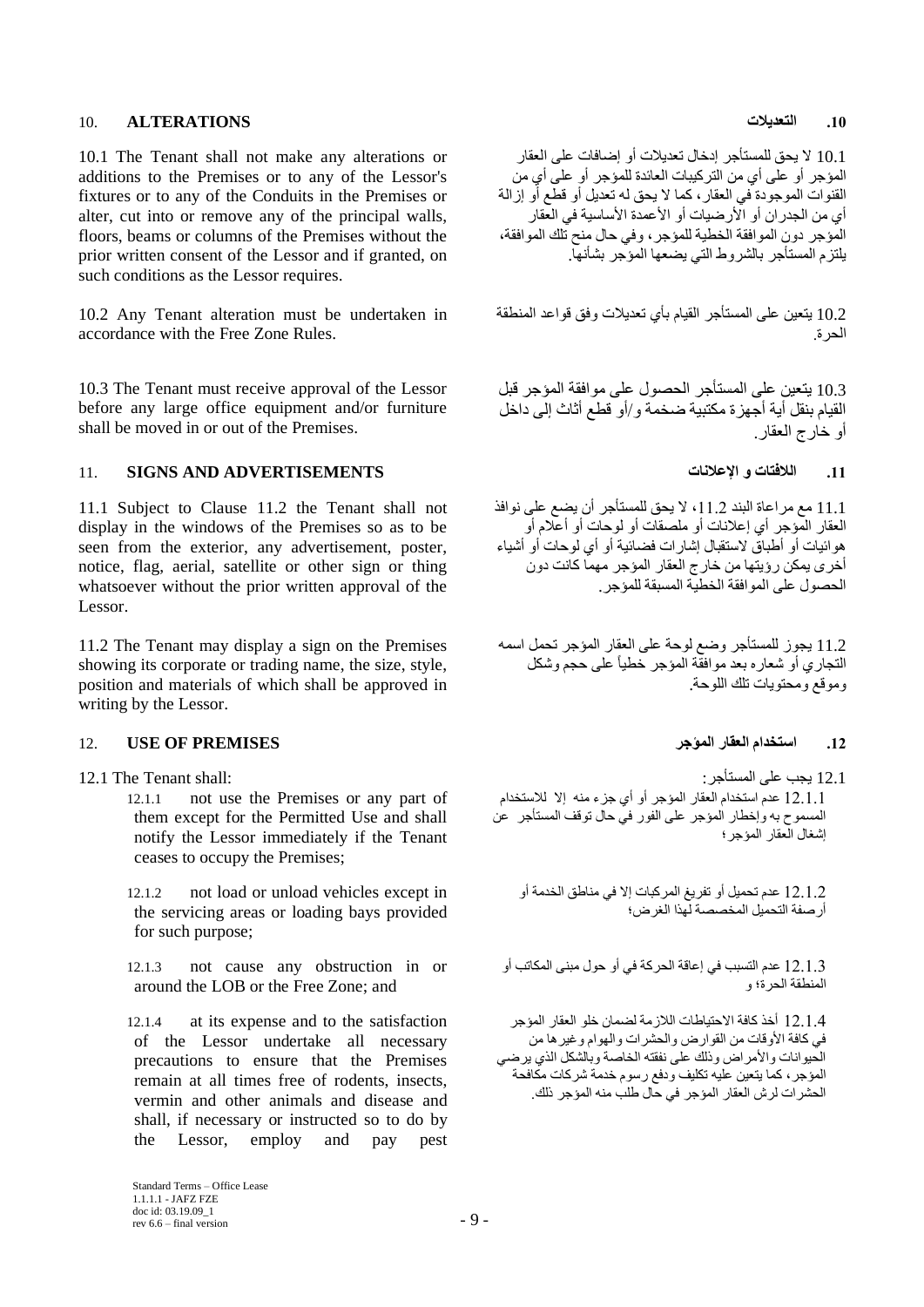exterminators to treat the Premises.

12.2.1 any purpose which is noisy, offensive, dangerous, illegal, immoral or a nuisance or causes damage or disturbance to the Lessor, the LOB, or any other tenant or occupant of any Adjoining Property or the Free Zone;

12.2.2 any auction, public or political meeting, public exhibition or public entertainment, show or spectacle or for betting, gambling, gaming or wagering; or as a betting office or as a club; or

12.2.3 أي استخدامات سكنية. .purposes residential any 12.2.3

12.3 The Tenant shall not allow any accumulation of rubbish on the Premises or any areas of the Free Zone or the Common Areas and shall ensure refuse from the Premises is removed to locations specified by the Lessor. The Tenant shall ensure that all refuse is sealed in polythene garbage bags before consignment. In the event of default by the Tenant the Lessor will remove such refuse at the Tenant's cost. The Tenant shall not transport rubbish by means of the lifts.

12.4 The Tenant shall obtain, maintain and pay for all requisite Licenses throughout the Term.

12.5 The Tenant shall not in any manner through its use and occupancy of the Premises:

> 12.5.1 do or bring in or onto the Premises anything which may place on the Premises any weight or strain in excess of that for which the Premises are designed to bear with due margin for safety;

> 12.5.2 cause the design loads for the Premises or the systems providing exhaust, heating, cooling, ventilation, electrical, life safety, water, sewer or other utility or safety services to the Premises (collectively, the "**Systems**") to be exceeded; or

> 12.5.3 adversely affect the Premises or the operation of the Systems in the Premises or cause deterioration or damage to the Premises or to the Systems.

12.2 لا يحق للمستأجر استخدام العقار المؤجر للأمور التالية: : :for Premises for: لا يحق للمستأجر استخدام العقار المؤجر للأمور التالية: 12.2.1 أي غرض يتسبب في اإلزعاج أو اإلهانة أو الخطر أو أي استخدامات غير شرعية أو ال أخالقية أو مؤذية للمؤجر أو مبنى المكاتب أو أي مستأجر أو شاغل آخر في أي عقار مجاور أو في المنطقة الحرة؛

> 12.2.2 إجراء المزادات أو الاجتماعات العامة أو الأعمال السياسية أو المعارض أو سبل ترفيه الجمهور أو إقامة أي عروض أو مناسبات للرهان ولعب القمار أو الميسر أو كمكتب أو نادي للرهان؛ أو

12.3 ال يحق للمستأجر السماح بتراكم القمامة في العقار المؤجر أو أية أماكن أخرى في المنطقة الحرة أو المساحات المشتركة وعليه التأكد من إزالة المخلفات من العقار المؤجر ونقلها إلى الأماكن المخصصة لها من قبل المؤجر . على المستأجر التأكد من وجود كافة أنواع المخلفات داخل أكياس محكمة من البوليثين قبل التخلص منها . في حال تخلف المستأجر عن القيام بذلك، سيقوم المؤجر بإزالة تلك المخلفات على نفقة المستأجر. ال يحق للمستأجر استخدام المصاعد لنقل القمامة.

12.4 على المستأجر الحصول والمحافظة على وسداد قيمة كافة التراخيص الالزمة طوال مدة اإليجار.

12.5 ال يحق للمستأجر بأي شكل من األشكال القيام بأي مما يلي أثناء إشغال العقار : 12.5.1 تنفيذ أو إدخال أي شيء على العقار المؤجر قد يؤدي إلى زيادة الحمل أو الضغط على العقار المؤجر إلى حد يفوق ما تم تصميم العقار المؤجر لتحمله مع الحفاظ على هامش السالمة المطلوب؛

12.5.2 التسبب في تجاوز األحمال المصممة للعقار المؤجر أو األنظمة التي توفر التهوية، و التدفئة، و التبريد، و الكهرباء، و السالمة، و الماء، و المجاري أو أي مرافق أخرى للخدمات أو السالمة الخاصة بالعقار )ويشار إليها مجتمعة بعبارة "**األنظمة**"( أو

12.5.3 التأثير سلباً على العقار المؤجر أو تشغيل األنظمة أو التسبب في تعطل أو تضرر العقار المؤجر أو األنظمة.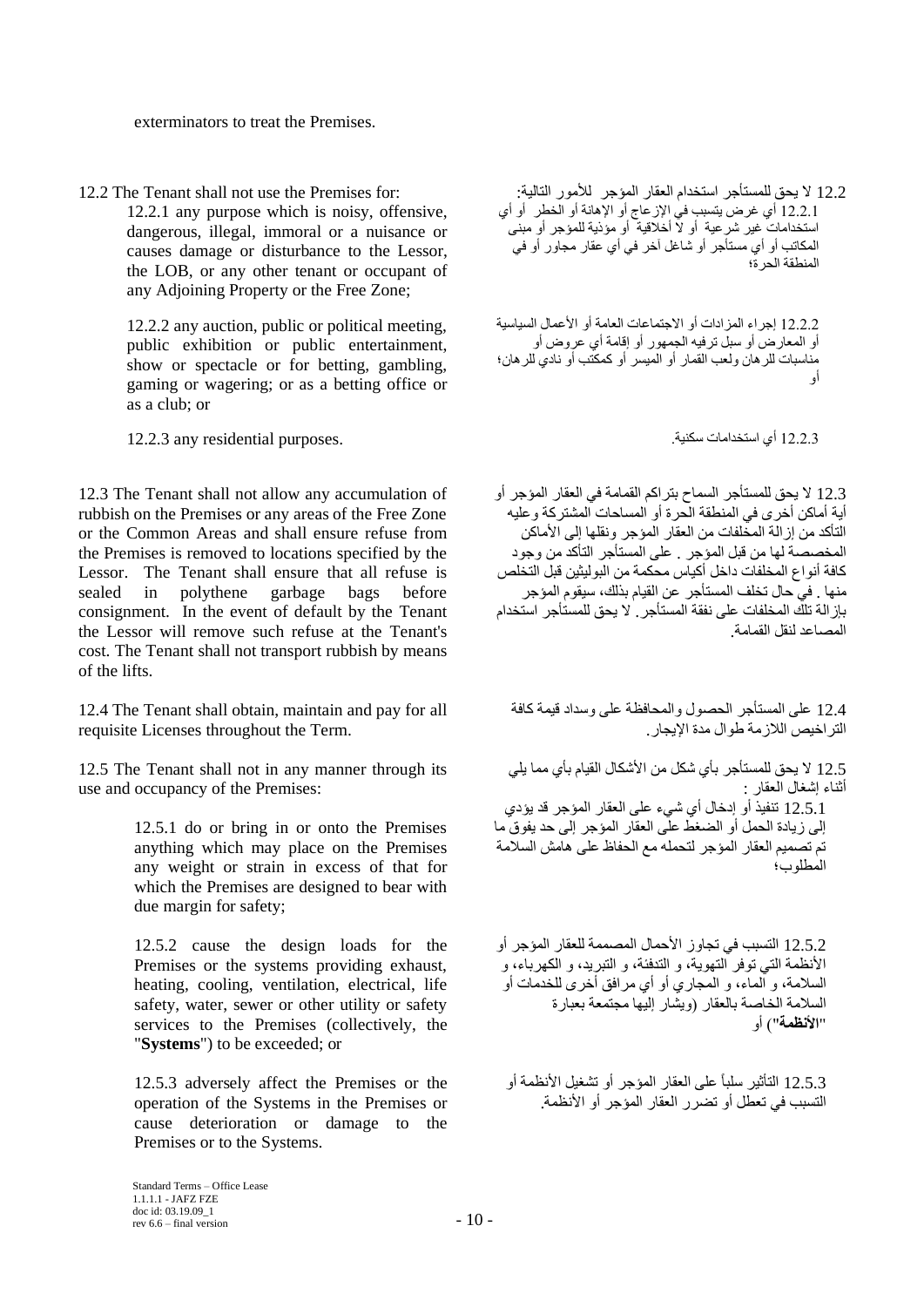# **.13 التنازل على وجه العموم GENERALLY ALIENATION** 13.

13.1 The Tenant shall not assign, charge, underlet or part with possession or share the occupation of, or permit any person to occupy, the whole or any part of the Premises except as may be expressly permitted by the Lessor (who shall have absolute discretion) and who may impose such conditions as the Lessor deems necessary (in its sole discretion) on granting consent. For the purpose of this clause 13.1, any change in the shareholding of the Tenant shall be deemed to be an assignment of this Lease and the Lessor shall have the right to charge a consent fee and/ or require a new lease to be entered into at the then market rent and conditions.

13.2 The Lessor may at any time assign all or any part of its rights granted under this Lease (together with any obligations) to any third party.

# 14. **COMPLIANCE WITH LAWS للقوانين االمتثال .14**

14.1 The Tenant shall comply and shall ensure that all its employees and visitors strictly comply with all Laws and the Tenant shall obtain, pay for and maintain throughout the Term, all Licenses and shall execute all works and provide and maintain all arrangements on or in respect of the Premises or its use which are required by any Laws.

14.2 The Tenant shall not permit any contaminants or hazardous substances to be kept on or to be discharged from the Premises and shall not cause contamination or pollution at or under the Premises or anywhere within the Free Zone.

# **.15 أحكام التأمين PROVISIONS INSURANCE** 15.

15.1 The Lessor shall insure, subject to such terms and conditions as may be contained in any policy taken out by the Lessor:

- 15.1.1 the LOB in its full reinstatement value against loss or damage by the Insured Risks;
- 15.1.2 the loss of the Rent for one (1) year; و واحدة؛ سنة لمدة اإليجار قيمة خسارة 15.1.2 and
- 15.1.3 property owner's liability and such other insurances as the Lessor may, from time to time, deem necessary to effect.

13.1 ال يحق للمستأجر التنازل أو رهن أو تأجير أو التصرف في ملكية أو مشاركة أو السماح ألي شخص بمشاركة استخدام كامل أو جزء من العقار المؤجر إال بما يسمح به المؤجر بصورة صريحة (وللمؤجر بذلك السلطة التقديرية المطلقة)، وللمؤجر الحق في أن يفرض الشروط التي يراها ضرورية (حسب تقديره وحده) لإعطاء مثل تلك الموافقة. وتحقيقاً لأغراض هذا البند 13-1، يعد أي تغيير في هيكل مساهمة المستأجر تنازالً عن هذا اإليجار ، ويكون من حق المؤجر فرض رسم موافقة و/أو طلب إبرام إيجار جديد بالشروط وبالسعر السائد في السوق آنذاك.

13.2 يحق للمؤجر في أي وقت التنازل عن كامل أو عن أي جزء من حقوقه الممنوحة بموجب هذا الإيجار (إضافة إلى أي التزامات) ألي طرف ثالث.

14.1 على المستأجر االمتثال للقوانين والحرص على امتثال كافة موظفيه وزواره بها بصرامة، كما يتعين على المستأجر الحصول والحفاظ على وسداد رسوم كافة التراخيص طوال مدة اإليجار وتنفيذ كافة الأعمال وتوفير والحفاظ على كافة التر تبيات الخاصة بالعقار المؤجر أو المرتبطة به أو باستخدامه وذلك حسبما تقتضيه القوانين.

14.2 ال يحق للمستأجر أن يسمح بحفظ أو بالتخلص من أية مواد ملوثة أو خطيرة في العقار المؤجر، كما ال يحق له أن يتسبب في حدوث تلوث في العقار المؤجر أو تحته أو في أي مكان آخر في المنطقة الحرة.

15.1 يجب على المؤجر ، تبعاً للأحكام والشروط الواردة في أية بوليصة تأمين يحصل عليها ، أن يؤمن ما يلي:

15.1.1 مبنى المكاتب بالقيمة الكاملة إلعادته إلى حالته التي كان عليها في حال وقوع خسارة أو ضرر نتيجة للمخاطر المؤ ّمنة؛ و

15.1.3 حماية مالك العقار وغيرها من بنود التأمين التي يرى المؤجر ضرورة تفعيلها من وقت آلخر.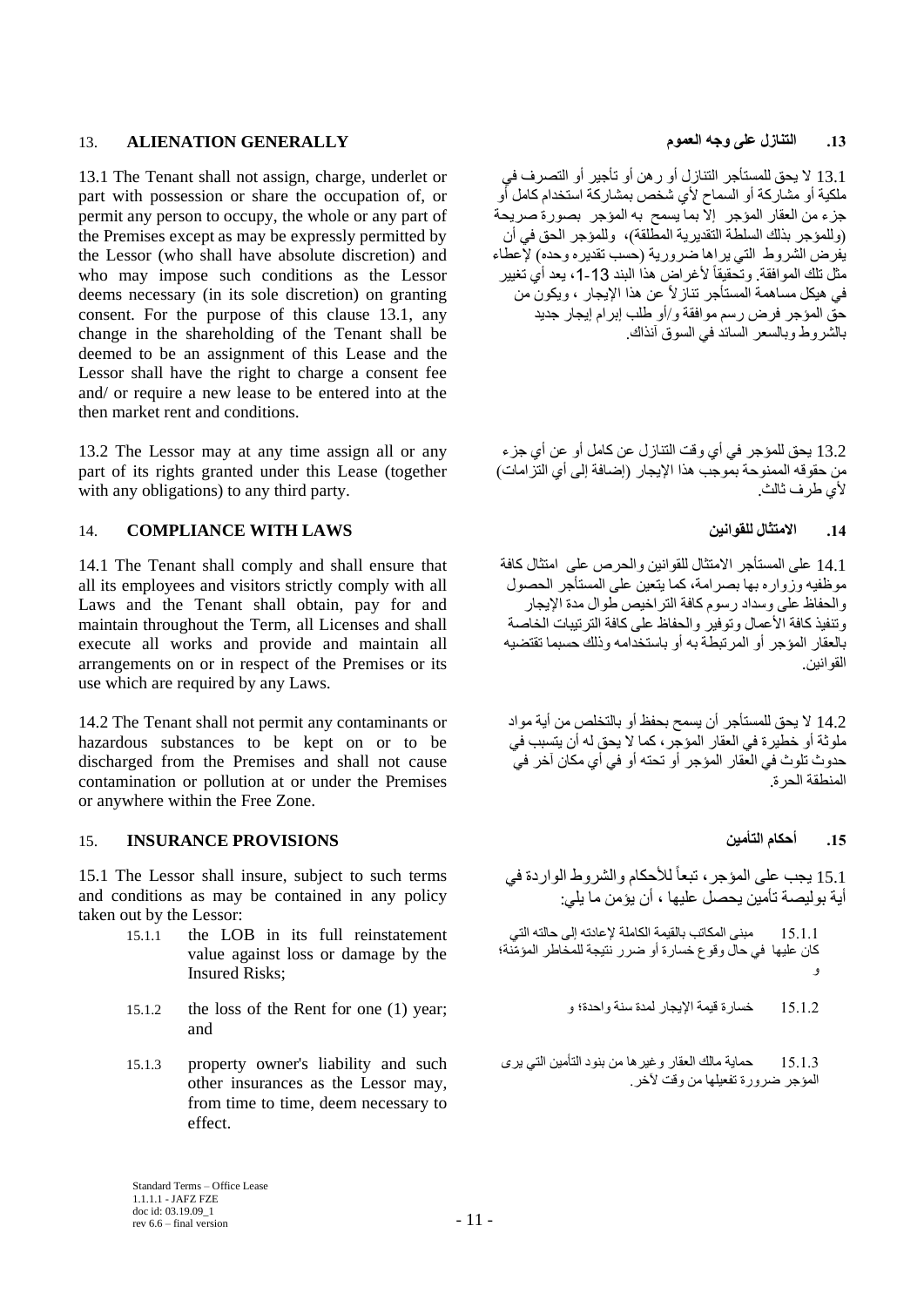15.2 If the Premises or the LOB or any part of it shall be damaged or destroyed so as to render the Premises unfit for use and occupation or inaccessible and the policy of insurance in respect of Insured Risks shall not have been vitiated or payment of any policy monies refused in consequence of some act or default of the Tenant, Occupier, its servants or agents, either:

> 15.2.1 the Rent or a fair proportion of the Rent according to the nature and extent of the damage sustained, shall not be payable until the Premises or the part damaged or destroyed shall be again rendered fit for use and occupation and accessible or until the expiration of the loss of Rent insurance (whichever is the earlier); or

> 15.2.2 if in the reasonable opinion of the Lessor, reinstatement of the Premises would be (a) impractical or impossible for physical or legislative reasons or (b) economically unsound, then the Lessor may determine this Lease by giving to the Tenant not less than one (1) month's written notice and in that event the Lessor shall be entitled to retain the whole of the insurance policy monies.

15.3 The Tenant shall not do, or omit to do anything which could cause any policy of insurance covering the Premises or any area within the Free Zone to become wholly or partly void or voidable or anything whereby any abnormal premium may become payable in respect of the policy, unless the Tenant has previously notified the Lessor and agreed to pay the increased premium and the Tenant shall pay to the Lessor on written demand all expenses incurred by the Lessor in renewing any such policy.

# **.16 رسوم الخدمة CHARGES SERVICE** 16.

Subject to the Tenant paying the Service Charges, the Lessor shall keep the LOB and the Common Areas in good repair and condition (fair wear and tear excepted).

# 17. **DEFAULT OF TENANT المستأجر إخفاق .17**

17.1 Without prejudice to any other right contained in this Lease or otherwise available to the Lessor, on or at any time after the happening of any of the events mentioned in Clause 17.2, the Lessor may elect to terminate the Lease and re-enter the Premises or any

> Standard Terms – Office Lease 1.1.1.1 - JAFZ FZE doc id: 03.19.09\_1 rev 6.6 – final version  $12$  –

15.2 في حال تضرر أو تلف العقار المؤجر أو مبنى المكاتب أو أي جزء منه بحيث يصبح العقار المؤجر غير قابل لالستخدام أو اإلشغال أو كان من الصعب الوصول إليه، وفي حال عدم خفض قيمة التعويض المستحقة فيما يتعلق بالأخطار المؤمّن منها أو رفض سداد أي تعويضات بموجب تلك البوليصة بسبب تصرف أو خرق بدر من المستأجر أو الشاغل أو أي من العاملين لديه أو وكالئه، إما:

15.2.1 تكون قيمة اإليجار، أو جزء عادل منها بحسب طبيعة ومدى الضرر الذي وقع، غير مستحقة السداد إلى أن يصبح العقار المؤجر أو الجزء الذي تلف أو تضرر منه قابلأ للاستخدام أوالإشغال أو يصبح باإلمكان الوصول إليه مرة أخرى؛ أو حتى نهاية مدة التأمين ضد خسارة قيمة الإيجار (أيها حل أولاً)؛ أو

15.2.2 إذا رأى المؤجر ضمن حدود المعقول ، أن إعادة العقار المؤجر إلى حالته الأصلية (أ) غير عملي أو مستحيل لأسباب مادية أو قانونية، أو (ب) غير ذي جدوى اقتصاديّة، يجوز للمؤجر عندها إنهاء هذا اإليجار من خالل إرسال إخطار خطي مسبق للمستأجر ال تقل مدته عن شهر، وفي تلك الحالة، يكون للمؤجر الحق في االحتفاظ بكامل التعويضات المستحقة بموجب بوليصة التأمين.

15.3 ال يحق للمستأجر فعل أو ترك أي شيء قد يتسبب بإبطال كامل أو أي جزء من أي بوليصة تأمين حصل عليها المؤجر لتغطية العقار المؤجر أو أي مساحة داخل المنطقة الحرة، أو أي شيء قد يتسبب في فرض قسط تأمين غير اعتيادي فيما يتعلق بتلك البوليصة، إال إذا كان المستأجر قد أخطر المؤجر مسبقاً ووافق على سداد قسط التأمين بقيمة الزيادة فيما يتعلق ببوليصة التأمين التي حصل عليها المؤجر لتغطية أي مساحة داخل المنطقة الحرة، ويكون على المستأجر سداد كافة المصاريف التي تحملها المؤجر لتجديد تلك البوليصة بمجرد استالم طلب خطي بالسداد من المؤجر.

رهناً بقيام المستأجر بسداد رسوم الخدمة، يقوم المؤجر بالحفاظ على مبنى المكاتب والمساحات المشتركة بحالة جيدة )باستثناء التلف والبلى المعتاد(.

17.1 دون االنتقاص من أي حقوق أخرى متضمنة في هذا اإليجار أو أي حقوق أخرى مكفولة للمؤجر، أو في حال أي حدث من األحداث المنصوص عليها في البند 17.2 أدناه، يكون للمؤجر الخيار بأن ينهي اإليجار و أن يعاود الدخول إلى العقار المؤجر أو أي جزء منه ، ولكن دون المساس بأي مطالب قد تكون لدى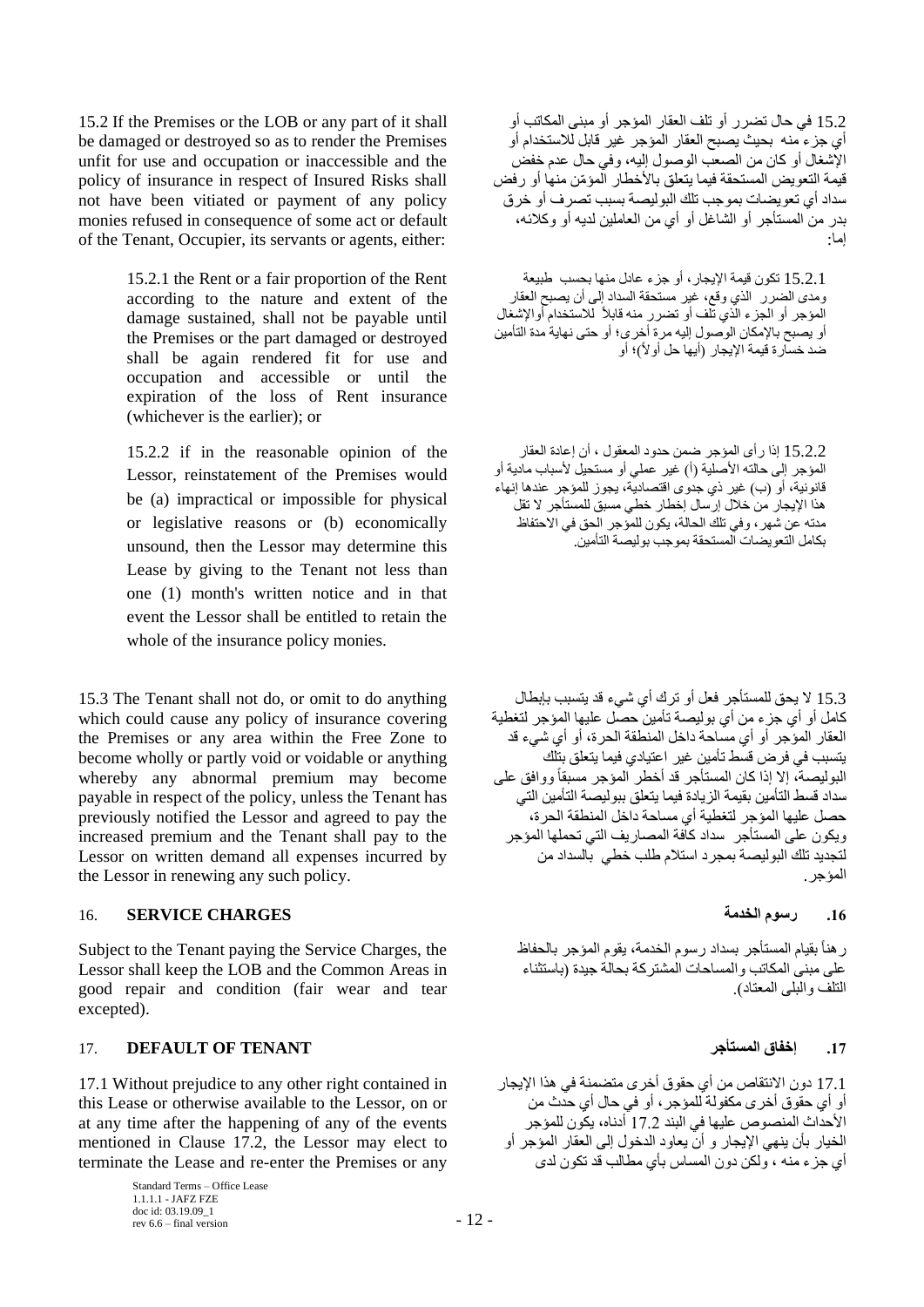part of them, but without prejudice to any claim which the Lessor may have against the Tenant for any previous breach of covenant or sum previously accrued due.

 $17.2$  The events referred to in Clause  $17.1$  are the following:

> 17.2.1 if the Rents or any part of them shall be unpaid for thirty (30) days after becoming payable (whether formally demanded or not); or

> 17.2.2 if any of the covenants by the Tenant contained in this Lease shall not be performed and observed; or

> 17.2.3 if the Tenant, for the time being, (being a body corporate or a partnership) enters into liquidation (whether compulsory or voluntary) or takes any steps to wind itself up or if an individual, becomes bankrupt or makes an arrangement or composition with his creditors.

17.3 If the Lessor elects to terminate this Lease, then this Lease shall end as at the termination date and all sums paid by the Tenant to the Lessor shall be forfeited and the Lessor (or its authorised agent) shall have the lawful right and entitlement to enter the Premises and repossess the Premises and take possession of all property therein and to let the Premises to others. The Lessor has no right to dispose and/or sell off the property found in the Premises (which belongs to the Tenant) and take the proceeds for itself unless the Tenant owes the Lessor any money, rental, damages or compensation which is due but not paid, then the Lessor may only deduct such amount which corresponds its rights and the Tenant's liability and the balance must be returned to the Tenant.

# **.18 التمتع الهادىء ENJOYMENT QUIET** 18.

The Lessor covenants with the Tenant that the Tenant, paying the Rents and performing and observing the covenants on the part of the Tenant contained in this Lease, shall and may peaceably hold and enjoy the Premises during the Term without any interruption by the Lessor or any person lawfully claiming through or under it.

## **.19 استبعاد االلتزامات الضمنية المفروضة من قبل المؤجر COVENANTS IMPLIED OF EXCLUSION** 19. **BY LESSOR**

Standard Terms – Office Lease 1.1.1.1 - JAFZ FZE doc id: 03.19.09\_1 rev 6.6 – final version  $-13$  –

| مستحقة سابقاً من المستأجر .                                                                                                                                                                                                                                                                                                                                                                                                                                                                                |
|------------------------------------------------------------------------------------------------------------------------------------------------------------------------------------------------------------------------------------------------------------------------------------------------------------------------------------------------------------------------------------------------------------------------------------------------------------------------------------------------------------|
| 17.2 فيما يلي الأحداث المشار إليها في البند 17.1:                                                                                                                                                                                                                                                                                                                                                                                                                                                          |
| 17.2.1 إذا بقيت الإيجارات أو أي جزء منها غير مدفوعة لمدة<br>ثلاثين (30) يومأ من استحقاقها (سواء تمت المطالبة بدفعها رسميأ أم<br>لا)؛ أو                                                                                                                                                                                                                                                                                                                                                                    |
| 17.2.2 إذا لم يتم تنفيذ أو الالتزام بأي من التزامات المستأجر<br>المنصوص عليها في هذا الإيجار ؛ أو                                                                                                                                                                                                                                                                                                                                                                                                          |
| 17.2.3 إذا خضع المستأجر (في حال كونه كياناً مؤسسياً أو شراكة)<br>لتصفية (سواء الزامية أو طوعية) أو قام بأي خطوات لحل حكيانه، أو<br>في حال أصبح الفرد مفلساً أو قام باتخاذ تدابير أو دخل في اتفاقات مع<br>دائنيه.                                                                                                                                                                                                                                                                                           |
| 17.3 إذا ما اختار المؤجر أن يقوم بإنهاء هذا الإيجار فإن هذا<br>الإيجار سينتهي في تاريخ الإنهاء و لا يعود للمستأجر حق في<br>أي دفعات مسددة من قبله للمؤجر ، ويكون للمؤجر (أو وكيله<br>المخول) حق دخول العقار المؤجر وحيازة كافة الممتلكات<br>الموجودة بداخله وتأجيره للغير ¸و لا يحق للمؤجر التخلص من<br>و/أو بيع الممتلكات التي يعثر عليها داخل العقار المؤجر (والتي<br>تعود للمستأجر ) وأخذ عوائد ذلك البيع لنفسه إلا إذا كان المستأجر<br>مديناً للمؤجر ۖ بأية مبالغ أو دفعات إيجار أو ۖ بتعويض عن تلف أو |

المؤجر في مواجهة المستأجر بخصوص أي خروقات أو مبالغ

يتعهد المؤجر للمستأجر أنه حال سداد المستأجر لدفعات اإليجار وتنفيذه والتزامه بكافة التزاماته المنصوص عليها في هذا اإليجار، فسوف يكون للمستأجر حق التمتع الهادئ بالعقار المؤجر طوال فترة اإليجار دون أي تدخل من المؤجر أو أي شخص آخر يطالب قانوناً بأي مطالب من خالل أو بتوجيهات من المؤجر.

ضرر مستحق ولم يتم سداده، وعندها يحق للمؤجر حسم قيمة ذلك المبلغ المساوي لحقوقه فقط ويتم إرجاع المتبقي للمستأجر.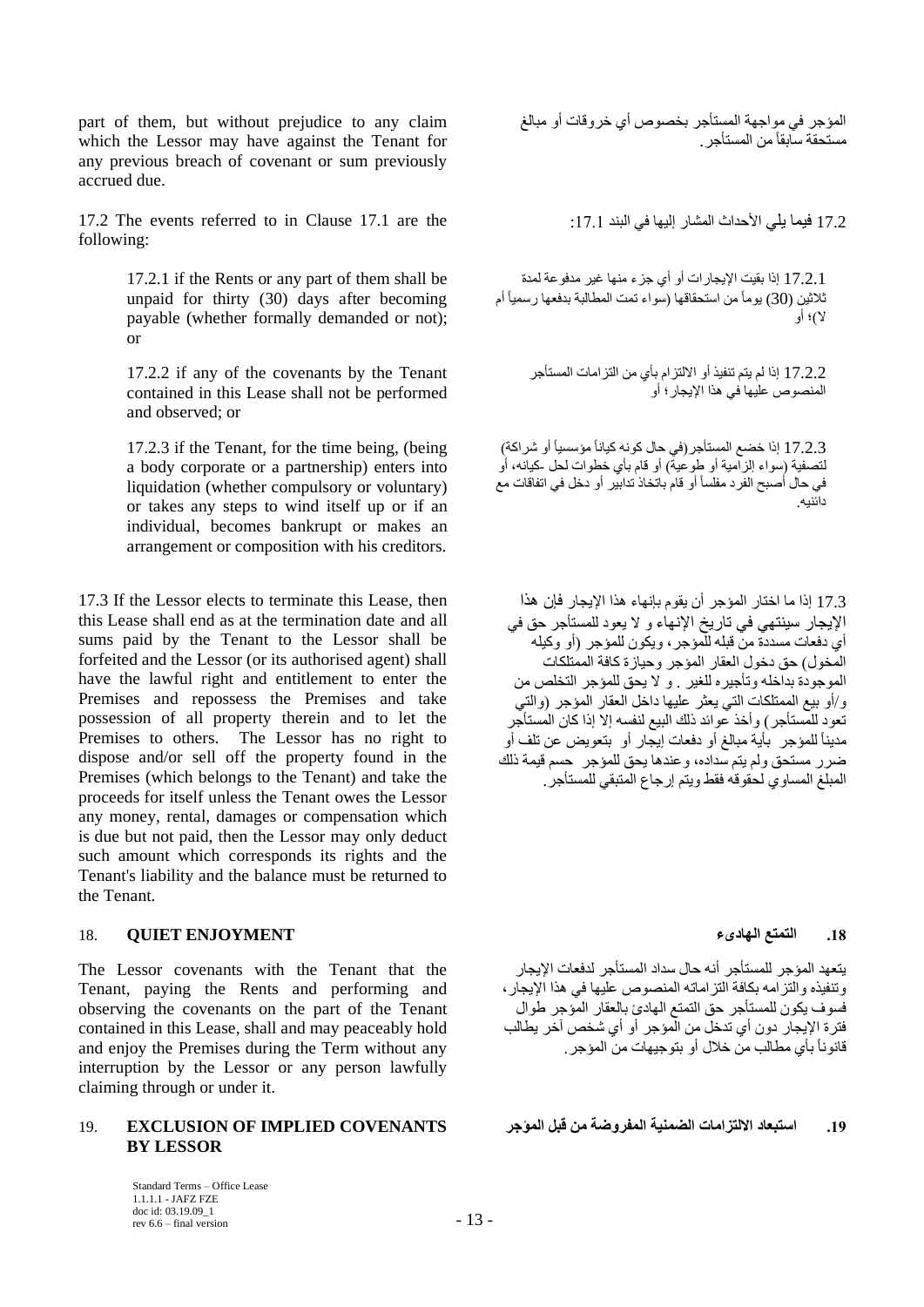Any covenants on the part of the Lessor which would otherwise be implied by Law are hereby expressly excluded to the extent that the Law allows.

### **.20 التعويض INDEMNITY** 20.

Within fourteen (14) days of written demand, the Tenant shall keep the Lessor fully indemnified from and against all actions, proceedings, claims, demands, actual losses, actual costs, actual expenses, actual damages and liability ("**Costs**") arising in any way directly or indirectly out of:

- 20.1.1 any act, omission, neglect or default of the Tenant or any persons in the Premises expressly or impliedly with the Tenant's authority; or
- 20.1.2 any breach of any covenant by the Tenant contained in this Lease; or
- 20.1.3 the Tenant's failure to obtain any requisite consent, permit or Licence, or in failing to comply with the Laws; or
- 20.1.4 any accident, loss or damage to person or property in or on the Premises; or
- 20.1.5 contemplation of, the preparation and service of all notices and schedules relating to any wants of repair, whether served during or after the expiration of the Term; or
- 20.1.6 any breach of the Laws for which the Lessor incurs any Costs, the operation of the Deposit (if applicable) the recovery or attempted recovery of arrears of Rents or other sums due from the Tenant, or in procuring the remedying of the breach of any covenant by the Tenant; or
- 20.1.7 any application for consent required by this Lease (including management fees) whether or not it is granted or in responding to any request made by the Tenant; or
- 20.1.8 any liability of the Lessor to third parties by reason of breach by the Tenant of its obligations in this Lease; or
- 20.1.9 the early termination of this Lease due to default by the Tenant.

### **.21 اإلقرارات REPRESENTATION** 21.

Standard Terms – Office Lease 1.1.1.1 - JAFZ FZE doc id: 03.19.09\_1 rev 6.6 – final version  $14 - 14$  تعتبر كل التعهدات على عاتق المؤجر التي ينص عليها القانون ضمناً مستبعدة صراحةً بالقدر الذي يسمح به القانون.

يتعين على المستأجر، وخالل أربعة عشر )14( يوماًمن استالم طلب خطي، حماية وتعويض المؤجر من وضد كافة الدعاوى واإلجراءات القانونية والمطالب والخسائر والتكاليف والمصاريف والأضرار والمسؤوليات الفعلية ("ا**لتكاليف**") الناشئة بأي شكل مباشر أو غير مباشر عن كل من:

20.1.1 أي تصرف أو إغفال أو إهمال أو تخلف يبدر من المستأجر أو أشخاص في العقار المؤجر تصرفوا صراحة أو ضمناً بتخويل من المستأجر؛ أو

20.1.2 أي نقض ألي من تعهدات المستأجر المنصوص عليها في هذا اإليجار ؛ أو

20.1.3 إخفاق المستأجر في الحصول على موافقة أو إذن أو ترخيص ما مطلوب، أو اإلخفاق في التقيد بالقوانين؛ أو

20.1.4 أي حادث أو خسارة أو ضرر يلحق باألشخاص أو الممتلكات في أو على العقار المؤجر؛ أو

20.1.5 تحضير وإعداد وتسليم كافة اإلخطارات والجداول المتعلقة بأي حاجة للتصليح سواء تم تسليمها أثناء أو بعد انتهاء مدة اإليجار؛ أو

20.1.6 أي خرق للقوانين ينتج عنها تح ُّمل المؤجر ألي تكاليف، أو استخدام مبلغ التأمين (إذا كان مطبقاً) لاسترداد أو محاولة استرداد متأخرات اإليجار أو مبالغ أخرى مستحقة من المستأجر، أو من أجل معالجة أي خرق ألي التزام من التزامات المستأجر؛ أو

20.1.7 أي طلب للحصول على موافقة يقتضيها هذا اإليجار )بما في ذلك رسوم اإلدارة( سواء تم أو لم يتم الحصول على تلك الموافقة، أو من أجل الاستجابة لأي من طلبات المستأجر؛ أو

20.1.8 أي التزام يتحمله المؤجر تجاه طرف ثالث بسبب خرق المستأجر اللتزاماته المنصوص عليها في هذا اإليجار ؛ أو

20.1.9 الإنهاء المبكر لهذا الإيجار بسبب أي تخلّف من قبل المستأجر.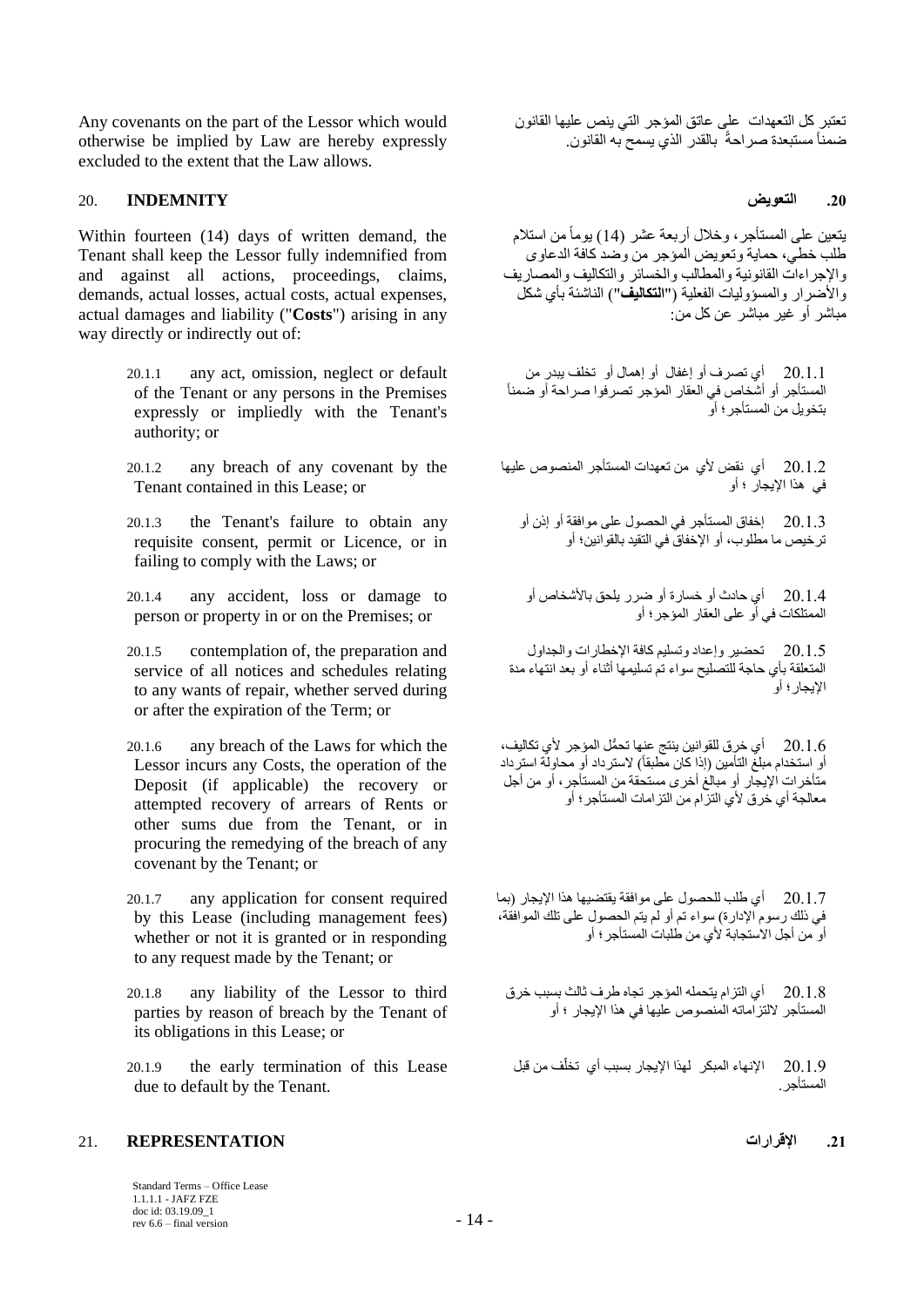21.1 The Tenant represents, warrants and acknowledges that this Lease has not been entered into in reliance, wholly or partly, on any statement or representation made by, or on behalf of, the Lessor, except any such statement or representation that is expressly set out in this Lease.

# 21.2 يقر كل من الأطراف ويؤكد ما يلي: : :the Parties acknowledge and confirm that:

21.2.1 the relevant internal procedures applicable to it entering into this Lease have been satisfied and the Parties have the capacity and power to enter into this Lease.

21.2.2 there has been no bad faith, fraud, coercion, duress or undue influence on the part of any of the Parties, their respective directors, employees, agents and advisers in entering into this Lease.

# **.22 تبليغ الجهات الحكومية المختصة GOVERNMENT TO REPORTING** 22. **RELATED ENTITIES**

From time to time, the Lessor is required to provide information relating to leases and tenants of the Free Zone to Government Related Entities for the purposes of statistical analysis. The Tenant hereby consents to any information from this Lease being made available to any Government Related Entity for the purposes of statistical analysis or any other purpose related to the subject of the Lease.

# **.23 اإلخطارات NOTICES** 23.

23.1 Subject to clause 23.2, notices, statements and other communications to be given under the terms of this Lease shall be in English, in writing and delivered by e-mail with delivery receipt, addressed to the Parties as follows:

23.1.1 the Tenant's e-mail address, as given on the Lease Agreement;

23.1.2 the Lessor's e-mail address, as given on the Lease Agreement,

or at such other e-mail address as is from time to time designated by the Party receiving the notice.

21.1 يقر المستأجر ويتعهد ويصرح بأنه لم يقم بإبرام هذا اإليجار تعويالً على أي تصريحات أو إفادات صدرت من قبل أو نيابة عن المؤجر، سواء بشكل كلي أو جزئي، ما عدا التصريحات أو اإلفادات التي ورد ذكرها صراحة في هذا اإليجار.

21.2.1 تم استيفاء كافة اإلجراءات الداخلية الخاصة بكل من الأطراف لإبرام هذا الإيجار الماثل وأن لجميع الأطراف الأهلية والصالحية إلبرامه.

21.2.2 لم تكن هناك سوء نية أو احتيال أو ضغط أو إكراه أو تأثير غير شرعي مارسه أي من الأطراف، أو أي من مديريهم أو موظفيهم أو وكالءهم أو مستشاريهم من أجل إبرام هذا اإليجار.

يتعين على المؤجر، من وقت آلخر، تقديم معلومات تتعلق باإليجارات وبالمستأجرين في المنطقة الحرة إلى جهات حكومية ألغراض التحليل اإلحصائي، عليه يوافق المستأجر بموجبه على تقديم أية معلومات واردة في هذا اإليجار إلى أية جهة حكومية مختصة ألغراض التحليل اإلحصائي أو أية أغراض أخرى متعلقة بموضوع اإليجار.

23.1 مع مراعاة البند ،2-23 يتم إرسال كافة اإلخطارات والإفادات والمراسلات الأخرى المنصوص عليها في هذا الإيجار كتابة باللغة اإلنجليزية وتسليمها بالبريد اإللكتروني مع طلب تأكيد الوصول، وتوجه إلى الأطر اف على النحو التالي: "

1-1-23 عنوان البريد اإللكتروني للمستأجر، كما هو مذكور في اتفاقية اإليجار؛ 2-1-23 عنوان البريد اإللكتروني للمؤجر، كما هو مذكور في اتفاقية اإليجار؛

أو على أي عنوان بريد إلكتروني آخر يحدده من وقت آلخر الطرف المستلم لإلخطار.

Standard Terms – Office Lease 1.1.1.1 - JAFZ FZE doc id: 03.19.09\_1 rev 6.6 – final version  $-15$  –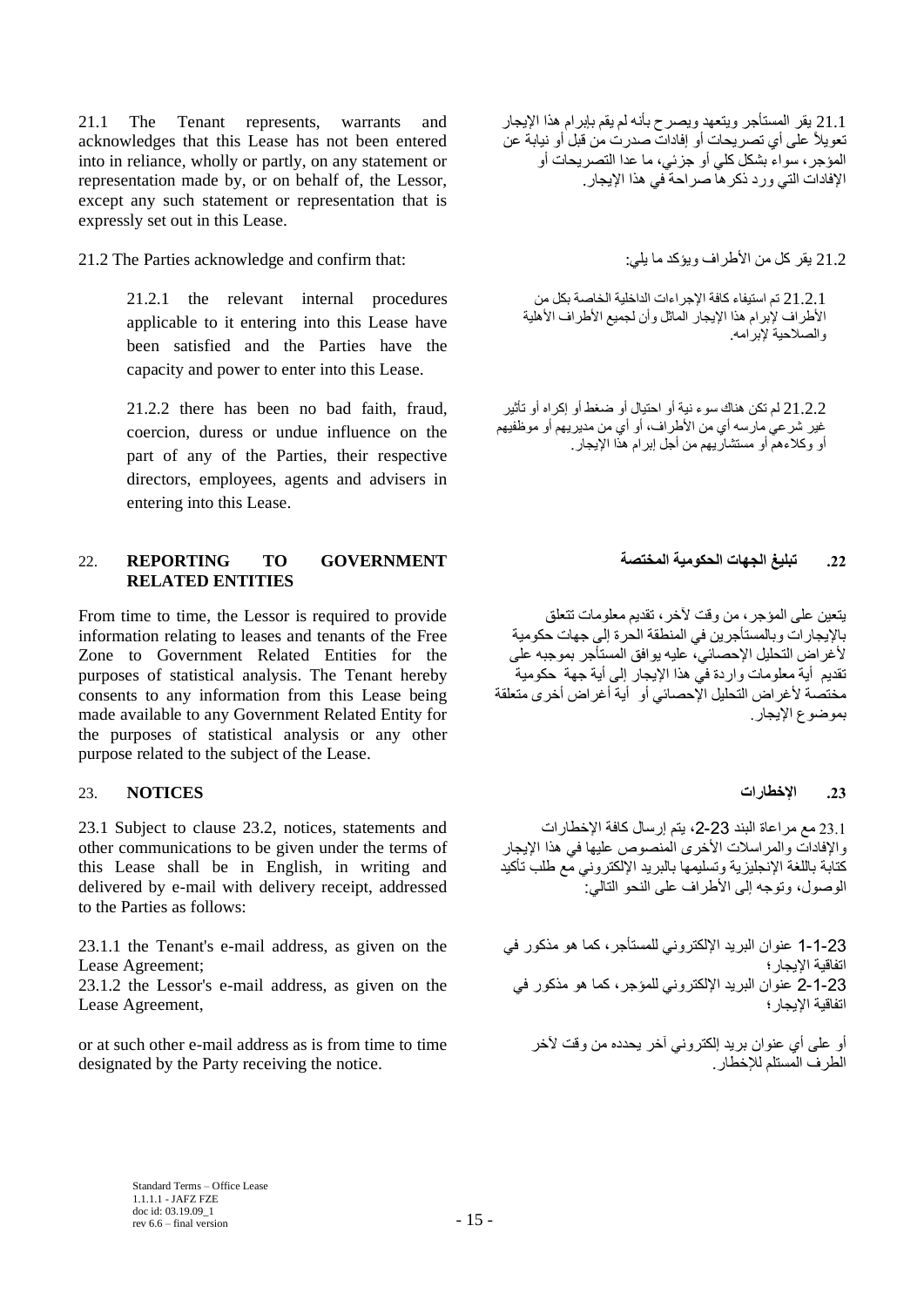23.2 Upon renewal or termination of this Lease, renewal or termination notices, statements and other communications shall be in English, in writing and delivered (i) by hand against receipt, (ii) by certified or registered mail, postage prepaid, return receipt requested, (iii) by reputable overnight international courier service with package tracking capability, , addressed to the Parties as follows:

> 23.2.1 the Tenant's postal address or e-mail address, as appropriate, as given on the Lease Agreement;

> 23.2.2 Jebel Ali Free Zone FZE, P.O. Box 16888, Dubai, United Arab Emirates,

or at such other address as is from time to time designated by the Party receiving the notice.

23.3 Any notice that is delivered by mail or reputable overnight international courier service shall be deemed received when delivery is received or refused, as the case may be. Additionally, notices may be given by facsimile transmission, provided that an original copy of such transmission shall be delivered to the addressee by reputable overnight international courier service by no later than the third day following such transmission. Facsimiles and emails shall be deemed delivered (i) on the date of such transmission if sent during the receiving Party's normal business hours or (ii) on the next succeeding day on which the receiving Party is normally open for business if not sent during the receiving Party's normal business hours.

## **.24 بطالن بعض األحكام CERTAIN OF INVALIDITY** 24. **PROVISIONS**

If any term of this Lease or the application of such term to any person or circumstances shall to any extent be invalid or unenforceable, the same shall be severable and the remainder of this Lease or the application of such term to persons or circumstances other than those as to which it is held invalid or unenforceable shall not be affected by such invalidity or unenforceability and each term and provision of this Lease shall be valid and be enforced to the fullest extent permitted by Law.

### **.**25 **قيمة التأمين DEPOSIT** 25.

Standard Terms – Office Lease 1.1.1.1 - JAFZ FZE doc id: 03.19.09\_1 rev 6.6 – final version  $16 - 16$  –

23.2 عند تجديد أو إنهاء هذا اإليجار، تحرر كتابة إخطارات التجديد و الإنهاء و الإفادات والمراسلات الأخرى باللغة الإنجليزية و تسلم (1) باليد مقابل إيصال بالاستلام، أو (2) عبر البريد المعتمد أو المسجل أو البريد مسبق الدفع مع علم الوصول، أو )3( عن طريق شركة دولية مرموقة تطبق خدمة تتبع الطرود، و توجه إلى األطراف على النحو التالي :

لما 23.1.1 العنوان البريدي أو البريد اإللكتروني للمستأجر، وفقاً هو مالئم، كما هو مذكور في اتفاقية اإليجار؛

23.1.2 المنطقة الحرة لجبل علي م.م.ح. ص.ب. ،16888 دبي، اإلمارات العربية المتحدة؛

أو على أي عنوان بريدي آخر يحدده من وقت آلخر الطرف المستلم لإلخطار.

23.3 يعتبر أي إخطار أرسل بواسطة البريد أو شركة بريد سريع دولية مرموقة مستلماً عندما يتم تأكيد أو رفض االستالم، حسب مقتضى الحال . كما يمكن إرسال اإلخطارات بواسطة الفاكس، بشرط تسليم نسخة أصلية من ذلك اإلخطار إلى المرسل إليه بواسطة شركة بريد سريع دولية مرموقة خالل فترة أقصاها اليوم الثالث من تاريخ اإلرسال بالفاكس . تعتبر الرسائل المرسلة عبر الفاكس أو البريد الإلكتروني مستلّمة في (1) تاريخ الإرسال إذا تم إرسالها أثناء ساعات العمل االعتيادية للطرف المرسل إليه أو )2( يوم العمل التالي للطرف المرسل إليه في حال تم اإلرسال في وقت خارج أوقات عمل الطرف المرسل إليه االعتيادية.

في حال أصبح أي من بنود هذا الإيجار باطلاً أو لم يعد سارياً بالنسبة ألي شخص أو ظرف، فإن هذا البطالن أو عدم قابلية النفاذ يكون بمعزل عن باقي بنود هذا اإليجار والتي لن تتأثر بالبطالن أو بعدم قابلية النفاذ وتظل بقية أحكام وشروط هذا اإليجار سارية ونافذة على الأشخاص والظروف إلى أقصى حد يسمح به القانون.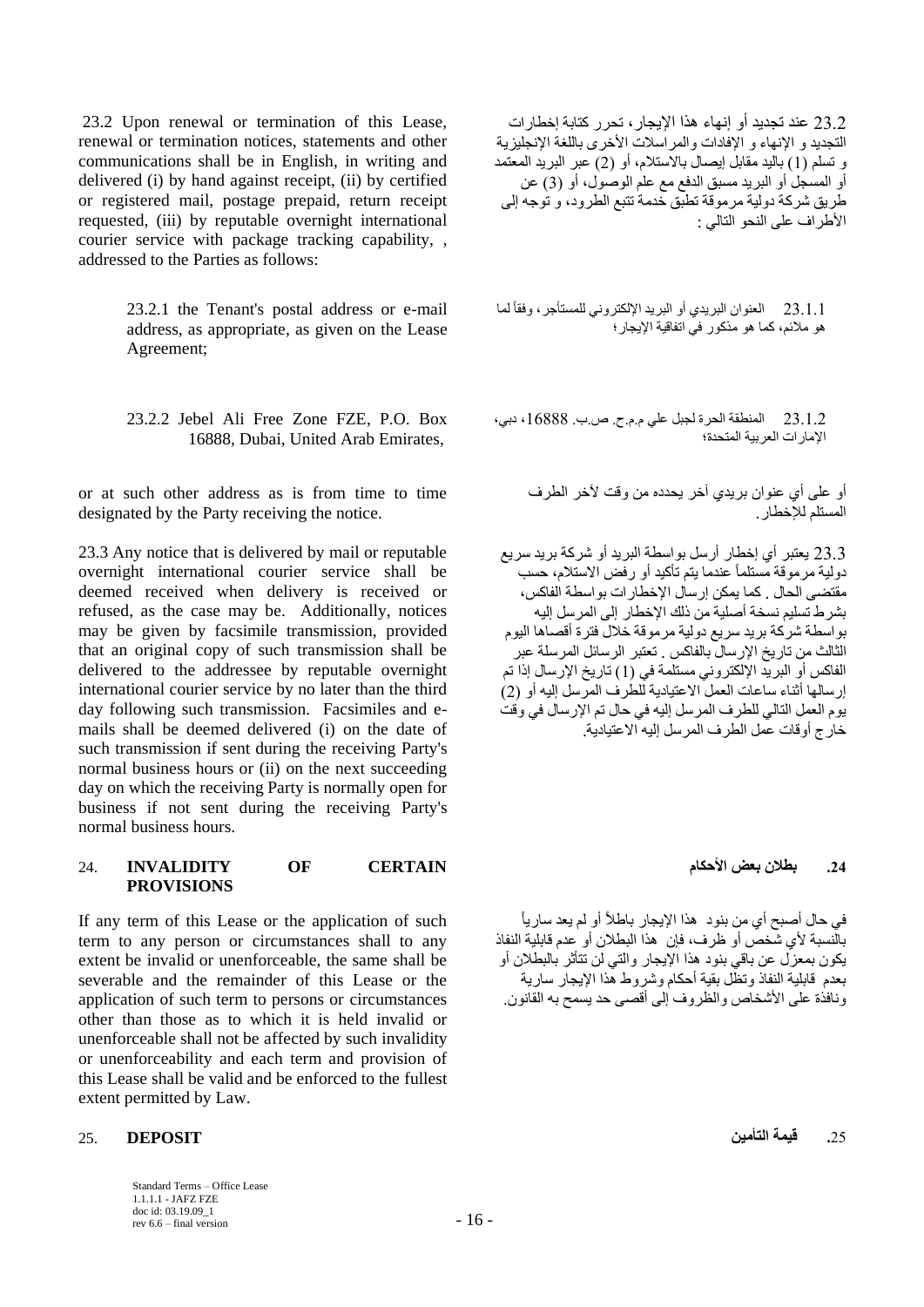Where the Parties have agreed that a Deposit will be paid by the Tenant (by completing part 1.8 of the Lease Agreement, the Parties shall comply with the term of SCHEDULE 3 in relation to drawing on and replenishment of the Deposit.

# <span id="page-16-0"></span>**.**26 **تجديد اإليجار RENEWAL LEASE** 26.

26.1 Not less than three (3) months prior to the Expiry Date, the Tenant shall notify the Lessor if it wishes to renew this Lease (the "**Tenant's Notice**"). If the Lessor wishes to renew this Lease it will notify the Tenant as soon as possible on receipt of the Tenant's Notice but in any event prior to the Expiry Date and the Parties will diligently negotiate the terms of the new lease. This Lease shall be renewed on mutual agreement of the Parties on such terms as may be agreed between the Parties (the "**Renewal Lease**") save as to the amount of Rent ("**New Rent**"). which shall be determined by the Lessor.

26.2 In the event that the Tenant has indicated that it wishes to renew this Lease although the Renewal Lease has not been executed and the Tenant continues to occupy the Premises after the Expiry Date, the Parties hereby understand, acknowledge and agree that the following provisions shall apply:

> 26.2.1 the terms of this Lease shall be automatically deemed to continue on the Expiry Date until the terms of the Renewal Lease have been agreed between the Parties;

> 26.2.2 the Lessor hereby objects to the Tenant occupying the Premises on the same terms of the Lease and the Tenant hereby warrants that it agrees that the Lease shall not be renewed automatically on the same terms;

> 26.2.3 the New Rent, Service Charges and Supplementary Rent shall apply during any such period and shall be paid in accordance with the payment requirements existing immediately preceding the Expiry Date; and

> 26.2.4 the Parties shall negotiate the terms of the Renewal Lease with a view to execution of the Renewal Lease as soon as practicable after the Expiry Date.

26.3 Where the Tenant indicates that it does not wish to renew the Lease or it does not serve the Tenant's Renewal Notice, the Tenant shall vacate the Premises prior to 11:00 (a.m.) on the Expiry Date and hand

> Standard Terms – Office Lease 1.1.1.1 - JAFZ FZE doc id: 03.19.09\_1 rev 6.6 – final version  $17 - 17$

في حال اتفق األطراف على سداد مبلغ التأمين من قبل المستأجر )من خالل استكمال الجزء 1.8 من اتفاقية اإليجار(، فسوف يلتزم األطراف بأحكام الجدول 3 فيما يتعلق بالسحب من مبلغ التأمين و استرداد ما سحب منه.

26.1 يقوم المستأجر بإخطار المؤجر برغبته في تجديد اإليجار خالل ما ال يقل عن ثالثة )3( أشهر قبل تاريخ االنتهاء )"**اإلخطار الخاص بالمستأجر**"(. إذا رغب المؤجر بتجديد اإليجار، فسوف يقوم بإخطار المستأجر بأقرب وقت ممكن بعد استالم اإلخطار الخاص بالمستأجر ، وفي أي حال من الأحوال يناقش الأطراف، قبل تاريخ االنتهاء، شروط اإليجار الجديد بعناية . يتم تجديد هذا اإليجار بناء على موافقة األطراف )"**عقد اإليجار الجديد**"( باستثناء فيما يتعلق ببدل اإليجار )"**قيمة اإليجار الجديد**"( والذي سيتم تحديده من قبل المؤجر.

26.2 في حال عبر المستأجر عن رغبته في تجديد هذا اإليجار على الرغم من عدم توقيع عقد اإليجار الجديد واستمر المستأجر بشغل العقار المؤجر بعد تاريخ االنتهاء، إذن يقر األطراف بموجبه بفهمهم و علمهم و اتفاقهم حول تطبيق األحكام التالية:

26.2.1 تُعتبر مدة هذا الإيجار قد جُدّدت تلقائياً ابتداء من تاريخ االنتهاء حتى يتم االتفاق على شروط اإليجار الجديد فيما بين األطراف؛

26.2.2 يعترض المؤجر على شغل المستأجر للعقار المؤجر بنفس نْنروط الإيجار ويقر المستأجر بأن الإيجار لن يتجدد تلقائياً بنفس الشروط؛

26.2.3 تسري قيمة اإليجار الجديد ورسوم الخدمة و قيمة اإليجار الإضافي أثناء تلك الفترة وسيتم سدادها وفقاً لمتطلبات الدفع التي كانت متبعة قبل تا ريخ االنتهاء مباشرة؛ و

26.2.4 يقوم األطراف بمناقشة شروط اإليجار الجديد بنية تنفيذ الإيجار الجديد بأقرب وقت ممكن عملياً بعد تاريخ الانتهاء.

26.3 في حال عبر المستأجر عن عدم رغبته بتجديد اإليجار أو في حال عدم قيامه بإرسال إخطار التجديد الخاص بالمستأجر، يتعين على المستأجر إخالء العقار المؤجر قبل الساعة الحادية عشر صباحاً بتاريخ االنتهاء وتسليم العقار فارغاً وفقاُ للبند 8.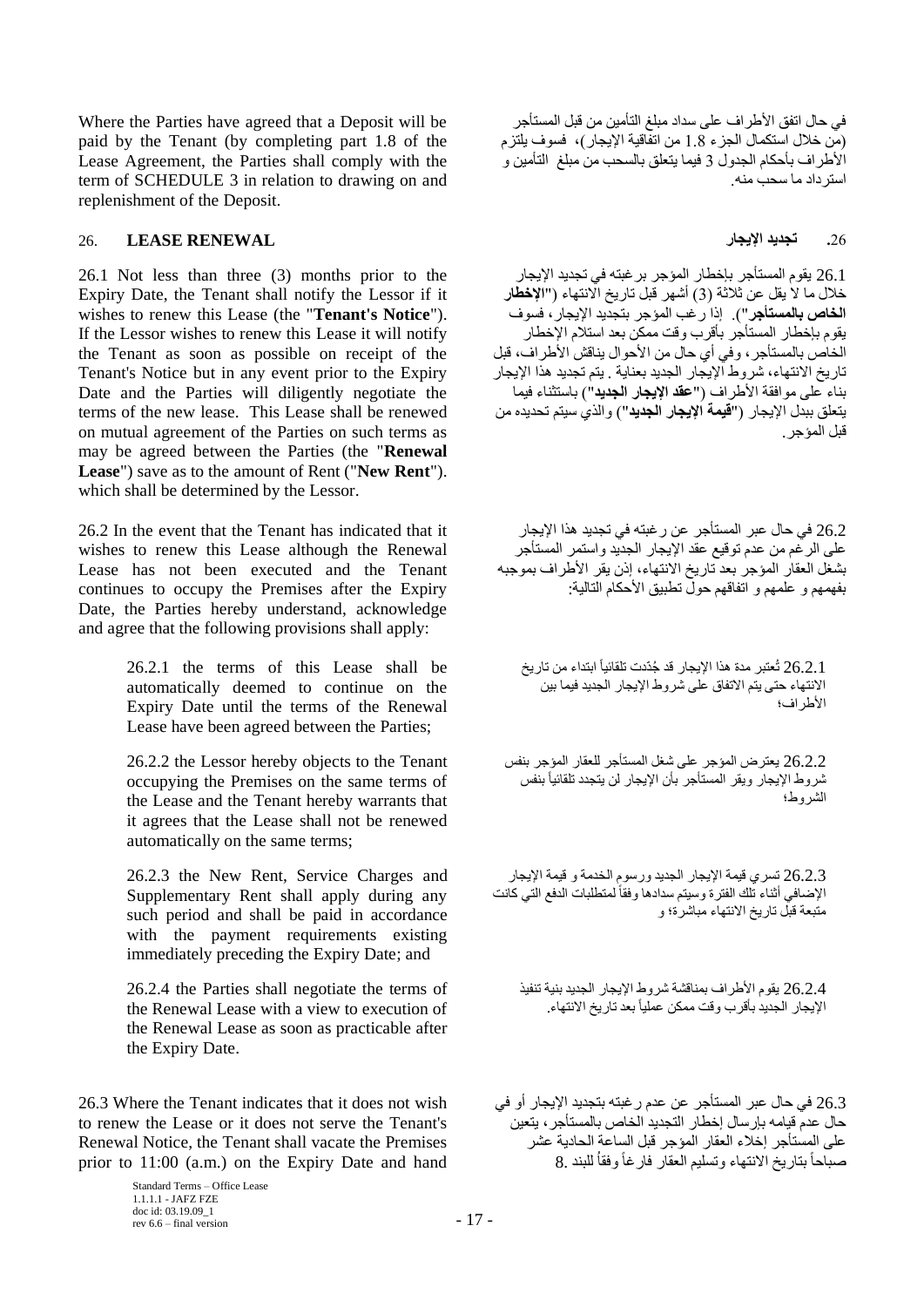over vacant possession of the Premises in accordance with Clause [8.](#page-6-0)

26.4 Time shall be of the essence in relation to this 26. البند لهذا بالنسبة مهم عنصر الزمن يعتبر 26.4 Clause [26.](#page-16-0)

# **.**27 **بنود متنوعة MISCELLANEOUS** 27.

The Tenant shall permit the Lessor and its agents to view the Premises in connection with any re-letting of the Premises.

The Lessor may in its sole discretion determine the rental rates of different premises within the Free Zone.

The Tenant shall not object to or seek to prevent or delay in any way the refurbishment or redevelopment of, or any alterations to, the Common Areas, and/or the LOB and/or any Adjoining Property by the Lessor and the Tenant shall have no right of compensation for any interference which may be caused by such refurbishment or redevelopment in so far as the Law allows.

## **27.4 اإلعفاء من المسؤولية liability from Exemption** 27.4

27.4.1 In so far as the Law allows, the Lessor shall not be liable to the Tenant for any loss, costs (including legal fees, litigation fees and costs of settlement of any claims), liabilities, penalties, damages, or inconvenience, economic loss or loss of profits or consequential or indirect loss arising out of or in connection with this Lease ("**Damages**") including (but not limited to) where the same may be caused by reason of:

> 27.4.1.1 temporary interruption of services during periods of inspection or repair;

> 27.4..1.2 breakdown of or defect in any plant and machinery, services or Conduits; or

27.4.1.3 األحداث الخارجة عن السيطرة المعقولة للمؤجر. control reasonable the beyond events 27.4..1.3 of the Lessor.

27.4.2 To the extent any Damages referred to under Clause 27.4.1 are not able to be excluded at Law by the Lessor, The Lessor's liability for any such Damages should be limited to an amount equivalent to the amount of Rent then paid under this Lease by the Tenant.

27.1 **Re-letting of the Premises العقار تأجير إعادة** 27.1 يسمح المستأجر للمؤجر ووكالئه بمعاينة العقار بهدف إعادة تأجيره.

27.2 **سياسة اإليجار policy Rental** 27.2 يحق للمؤجر حسب تقديره وحده أن يحدد أسعار إيجار العقارات الواقعة ضمن المنطقة الحرة.

27.3 **إعادة التطوير من قبل المؤجر redevelopment s'Lessor** 27.3 لن يعترض المستأجر على أو يسعى لمنع أو تأخير قيام المؤجر بإعادة تجهيز أو تطوير أو تعديل أي من المساحات المشتركة و/أو مبنى المكاتب و/أو أي أمالك مجاورة، كما ال يحق للمستأجر الحصول على تعويض عن أي تدخل قد ينشأ عن إعادة التجهيز أو التطوير ذلك طالما بقي ذلك ضمن حدود القانون.

27.4.1 لا يكون المؤجر مسؤولاً تجاه المستأجر ، بالقدر الذي يجيزه القانون، عن أية خسارة أو تكاليف )بما فيها األتعاب القانونية ومصـار يف المقاضـاة و تكاليف تسوية أي مطالبات) أو التز امـات أو جزاءات أو تعويضات أو مضايقة أو خسارة مالية أو فوات للكسب أو خسائر تبعية أوغير مباشرة قد تنشأ بخصوص هذا اإليجار ("التعويضات") وتشمل (على سبيل المثال لا الحصر) الحالات التي يرجع سببها لما يلي:

27.4.1.1 انقطاع الخدمات بصفة مؤقتة أثناء فترات الفحص أو اإلصالح؛

27.4.1.2 تعطل أو وجود عيوب في أي من اآلليات أو الخدمات أو الموصالت؛ أو

2-4-2 في حال لم يتسنى للمؤجر أن يستبعد قانوناً المسؤولية عن أي تعويضات مشار إليها في البند 27-4-1، تكون مسؤولية المؤجر عن تلك التعويضات مقتصرة على المبلغ المعادل لمبلغ اإليجار الذي دفعه المستأجر حينها بموجب هذا اإليجار.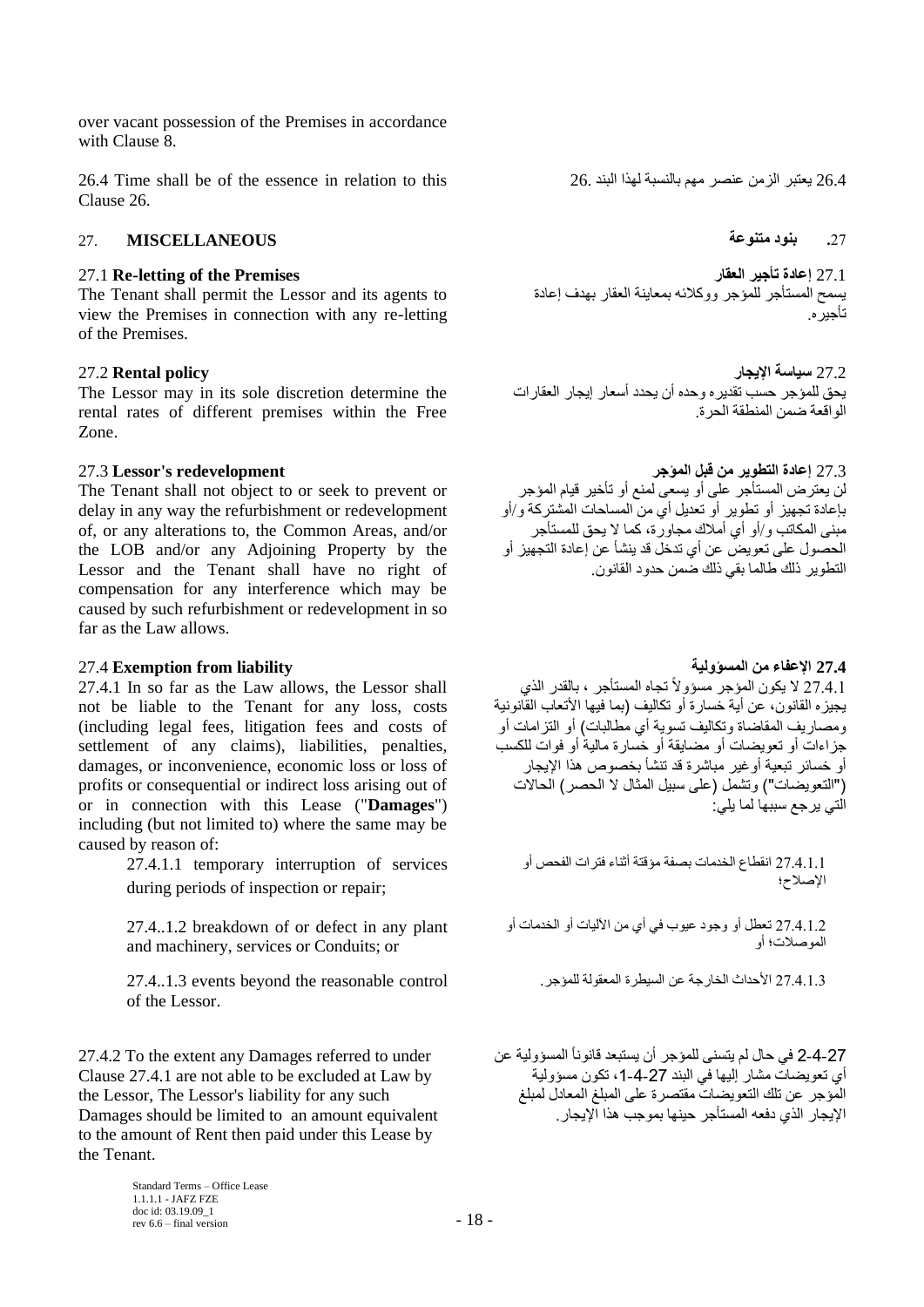# 27.5 **Tenant's property المستأجر ممتلكات** 27.5

27.5.1 If any of the Tenant's property remains in the Premises following the Expiry Date (or earlier termination of the Lease) the Lessor may, as the agent of the Tenant, sell such property and hold the proceeds of sale, after deducting the costs and expenses of removal, storage and sale and any Rents or other sums due to it, to the order of the Tenant.

27.5.2 The Tenant shall keep the Lessor indemnified against any liability incurred by it to any third party whose property has been sold by the Lessor in the bona fide mistaken belief (which is to be presumed unless the contrary be proved) that it belonged to the Tenant and was liable to be dealt with as such under this sub-clause.

27.6.1 The Parties agree that the Rent is exclusive of VAT and other applicable taxes, government fees and other similar charges ("**Charges**") whether it is applicable as of the date of this Lease or in the future.

27.6.2 The Tenant will be solely responsible for the payment of any chargeable VAT and Charges and shall, pay to the Lessor any additional amounts in respect of VAT and Charges as are chargeable on this Lease.

27.6.2 The Tenant shall indemnify and hold harmless the Lessor for any delay and/or lack of payment of the applicable VAT and Charges payable by the Tenant.

## **27.7 عدم التنازل Waiver No** 27.7

Failure by either Party on any occasion to insist upon observance or performance by the other Party of any obligation in this Lease does not amount to a waiver of any breach or acceptance of any variation by that Party. No waiver by either Party of any breach of any obligation or provision in this Lease express or implied operates as a waiver of another breach of the same or of any other obligation or provision of this Lease, whether express or implied. The rights and remedies under this Lease may be exercised as often as necessary and are cumulative and not exclusive of any rights or remedies provided by Law.

27.8.1 This Lease shall be governed by and construed in accordance with the Laws in force from time to time in the Free Zone and the Emirate of Dubai and

> Standard Terms – Office Lease 1.1.1.1 - JAFZ FZE doc id: 03.19.09\_1 rev 6.6 – final version  $-19$  –

27.5.1 في حال بقاء أي من ممتلكات المستأجر في العقار بعد تاريخ الانتهاء (أو الإنهاء المبكر للإيجار)، يحق للمؤجر، بصفته وكيلأ للمستأجر، بيع نلك الممتلكات وحجز عوائد البيع لصالح المستأجر وذلك بعد خصم تكاليف و نفقات اإلزالة والتخزين والبيع وأي دفعات إيجار أو مبالغ أخرى مستحقة الدفع للمؤجر .

27.5.2 يتعهد المستأجر بحماية وتعويض المؤجر ضد أي مسؤولية تح ّملها في مواجهة أي طرف ثالث تم بيع ممتلكاته من قبل المؤجر ظناً منه (بحسن نية – والتي يجب افتراضها إلا إذا ثبت عكس ذلك) أن ملكيتها تعود للمستأجر وبالتالي كان لابد من التعامل معها وفقاً لهذا البند الفرعي.

# 6-27 **ضريبة القيمة المضافة VAT 27.6**

1-6-27 يقر الطرفان أن اإليجار **غير شامل** ضريبة القيمة المضافة والضرائب الأخرى المفروضة والرسوم الحكومية والرسوم الأخرى المشابهة (ا**لرسوم**)، أكانت مطبقة اعتباراً من تار بخ هذا الإبجار أو ستطبقَ مستقبلاً .

2-6-27 يتحمل المستأجر وحده دفع مبلغ أي ضريبة قيمة مضافة وأي رسوم أخرى تفرض، ويسدد إلى المؤجر أي أموال أخرى خاصة بضريبة القيمة المضافة والرسوم الأخرى المطبقة على هذا الإيجار .

3-6-27 يعوض المستأجر المؤجر ويبرئ ذمته من أي تأخير و/أو تخلف عن دفع ضريبة القيمة المضافة المطبقة والرسوم األخرى المستحقة على المستأجر.

إنّ تقاعس أي من الأطراف في أي وقت عن مطالبة الطرف الآخر باتباع وااللتزام بموجباته الواردة في هذا اإليجار ال يُعد تنازالً عن المطالبة بتصحيح أي نقض لاللتزامات أو قبول بأي تغيير على يد ذلك الطرف. وال يُعتبر تنازل أي من األطراف عن المطالبة بتصحيح نقض ما لاللتزامات واألحكام الواردة في هذا اإليجار من قبل الفريق اآلخر، سواء تم التنازل بشكل ضمني أو صريح، تنازالً عن المطالبة بتصحيح أي نقض آخر لاللتزامات أو لألحكام أو ألحكام أخرى في هذا اإليجار ، سواء بشكل ضمني أو صريح. إن الحقوق والتعويضات المتاحة بموجب هذا اإليجار يمكن المطالبة بها كلما لزم األمر وهي غير حصرية ومن الممكن المطالبة بها بصورة تراكمية مع حقوق وتعويضات أخرى ينص عليها القانون.

27.8 **القانون الحاكم والمحاكم المختصة forum and law Governing** 27.8 27.8.1 يُنظم هذا الإيجار ويُفسر وفقاً للقوانين السارية من حين آلخر في المنطقة الحرة وإمارة دبي والقوانين االتحادية لدولة اإلمارات العربية المتحدة، بقدر انطباقها عليه.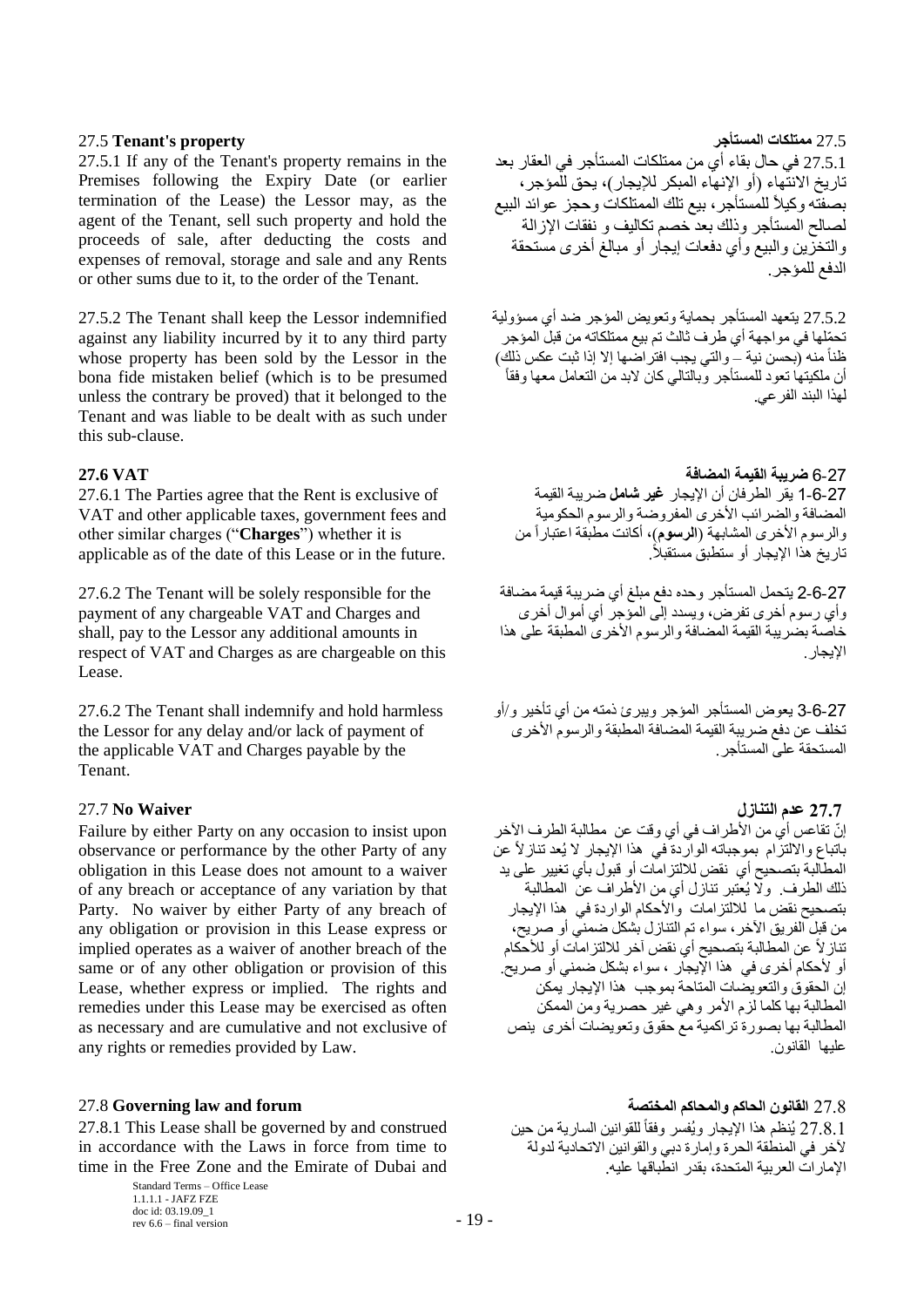the federal laws of the United Arab Emirates in so far as they are applicable.

27.8.2 Any dispute or differences between Parties arising out of this Lease shall be submitted to the Local Judicial Authorities in the emirate of Dubai who have exclusive jurisdiction.

# 27.9 **اللغة Language** 27.9

This Lease has been negotiated and drafted in the Arabic language. In the event of any dispute resolution, litigation or other formal process, the Arabic text shall prevail over any translation and be conclusive in any questions as to the meaning or interpretation thereof.

27.8.2 يتم إحالة أي نزاع أو خالف بين األطراف نتيجة لهذا اإليجار إلى السلطات القضائية المحلية في إمارة دبي صاحبة االختصاص.

تمت مناقشة وصياغة هذا اإليجار باللغة العربية. في حال تسوية النزاعات أو وجود إجراءات قضائية أو أية إجراءات رسمية أخرى، فإن النص العربي يسود على أية ترجمة له ويكون هو الحاسم في المسائل التي تتعلق بالمعنى أو بتفسير النص.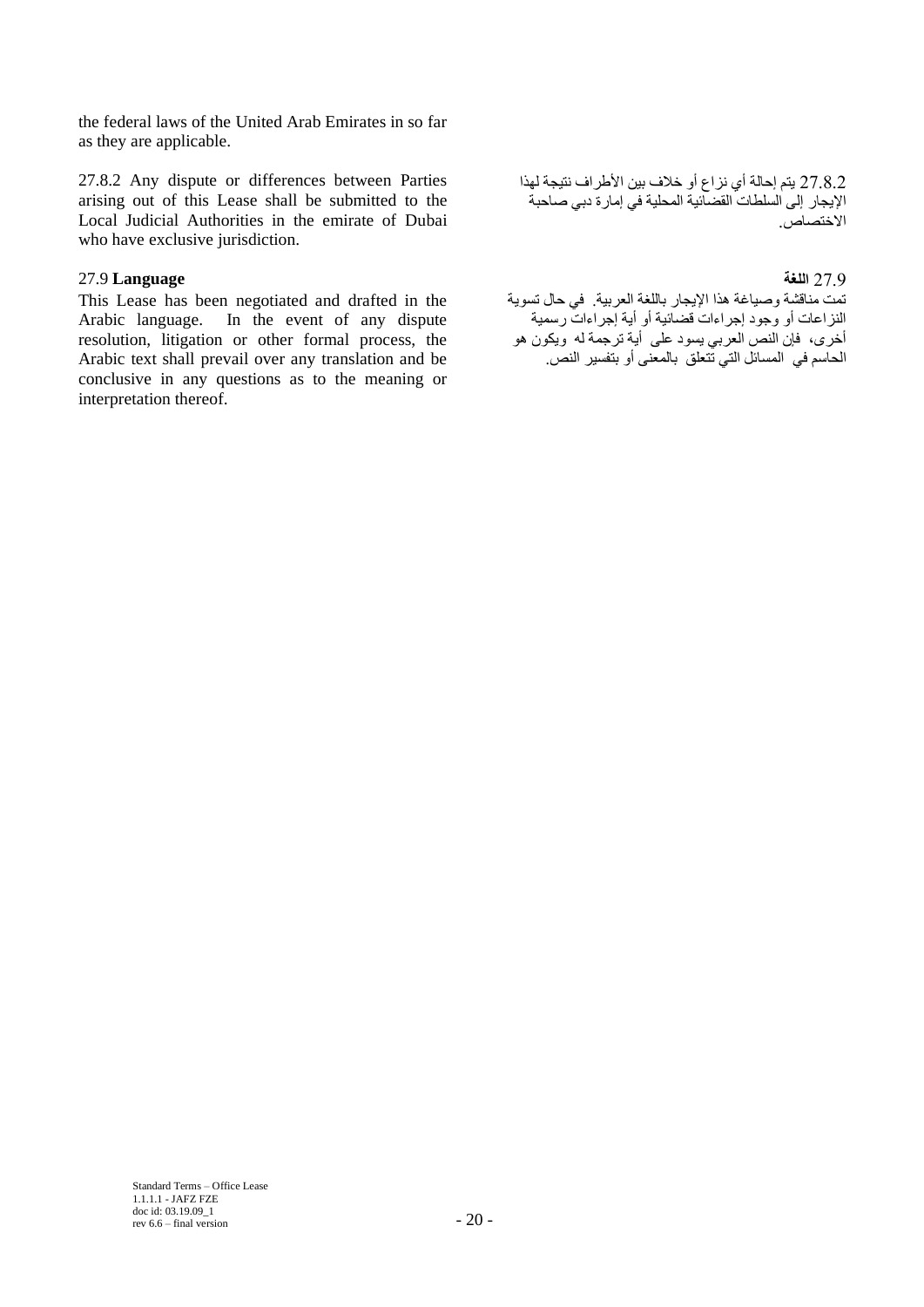# **SCHEDULE 1 Rights and Easements Granted**

1. Subject to any existing or future regulations made by the Lessor and to any temporary interruption for repairs, alterations or replacements, the right for the Tenant and all persons authorised by the Tenant (in common with the Lessor and all persons having a similar right):

(a) of access to and egress from the Premises; المؤجر؛ العقار من والخروج إلى الدخول( أ)

(b) to the passage of any of the Utilities and the passage of water, soil, steam, air, gas, electricity, radio, television, telegraphic and other services and supplies of whatsoever nature, to and from the Premises through any relevant Conduits which are now or may be in, under, or over any other part of the LOB, in each case so far as any of the same are necessary for the reasonable use and enjoyment of the Premises; and

(c) to use the Common Areas for use by the Tenant for all proper purposes in connection with the use and enjoyment of the Premises,

provided always that the Lessor reserves the right to alter or close any Common Area.

## **الجدول 1 الحقوق واالرتفاقات الممنوحة**

1. مع مراعاة الأنظمة القائمة حالياً أو المستقبلية الصادرة عن المؤجر، ومع مراعاة االنقطاع المؤقت نتيجة لإلصالحات أو التعديالت أو االستبداالت، فإنه يحق للمستأجر وكافة الأشخاص المخولين من قبل المستأجر (بالإصافة إلى المؤجر وكافة الأشخاص الذين يملكون نفس الُحقوق) ما يلي:

)ب( مرور خدمات المرافق ومرور الماء والتراب والبخار والهواء والغاز والكهرباء وخدمات اإلذاعة والتلفزيون والخدمات البرقية وغيرها من الخدمات والتجهيزات األخرى مهما كان نوعها، من وإلى العقار المؤجر عبر القنوات الموجودة حالياً أو ر ستو جد مستقبلاً، في أو تحت أو فوق أي قسم من مبنى ,<br>التي ستوجد مستقبلاً، في أو تحت أو فوق أي قسم من مبنى المكاتب، وفي كل حال إلى حد ضروريتها لالستخدام والتمتع المعقول بالعقار المؤجر؛ و

)ج( استخدام المساحات المشتركة من قبل المستأجر لكافة األغراض المناسبة فيما يتعلق باستخدام و التمتع بالعقار المؤجر؛

بشرط احتفاظ المؤجر دائماً بالحق في تعديل أو إغالق أي من .<br>المساحات المشتر كة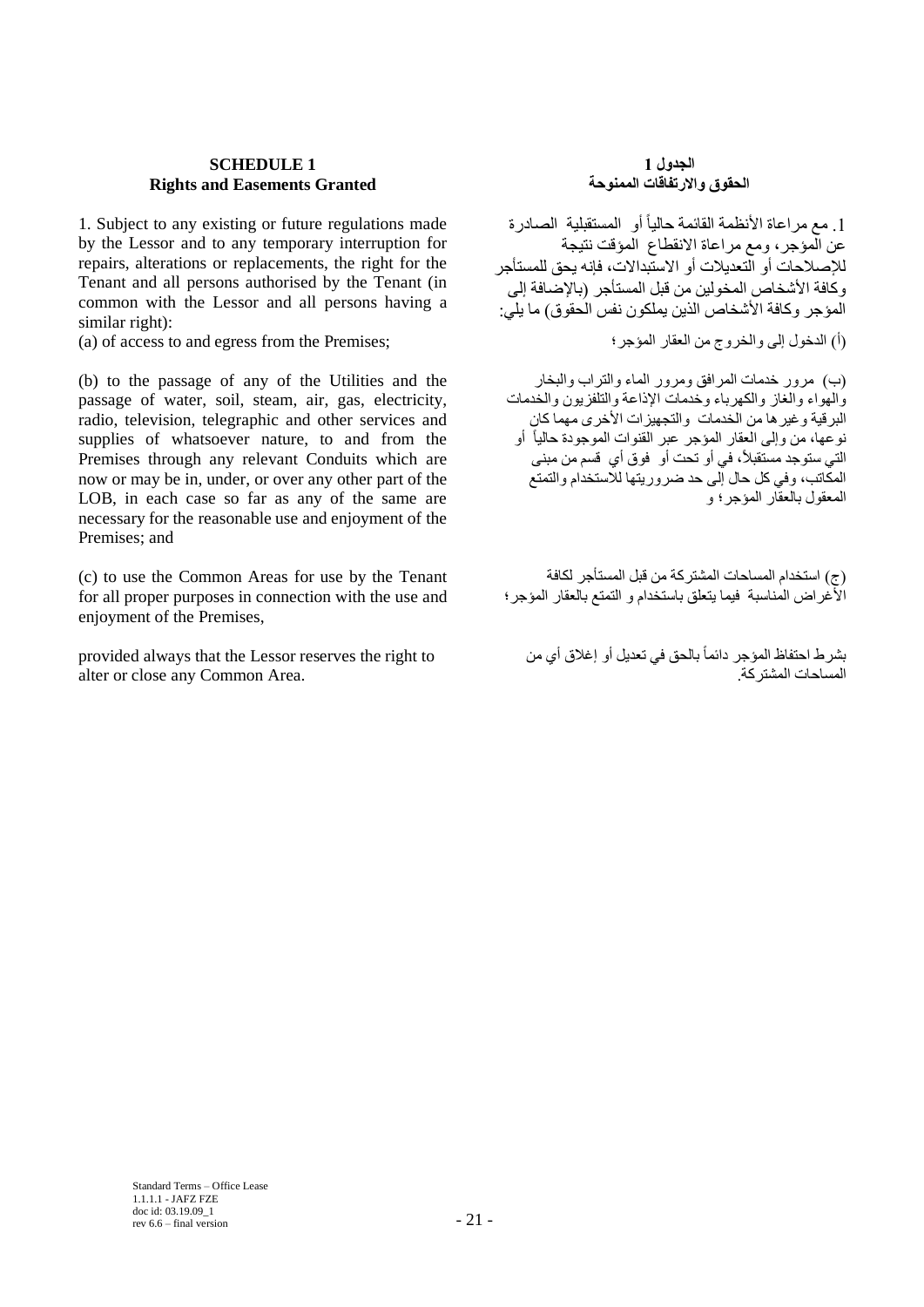### **SCHEDULE 2 Exceptions and Reservations**

1. The following rights are reserved to the Lessor and the tenants and occupiers of any other parts of the Free Zone and all other persons similarly authorised provided that, in so far as the Law allows, the Lessor shall not be liable to or compensate the Tenant for disturbance or any injury to the Tenant's property or business caused by the exercise of any of the following rights:

1.1 the right to the passage and running of the Utilities through any relevant Conduits which are now, or may at any time be in, under, or over the Premises;

1.2 the right to enter the Premises with all necessary materials, equipment, appliances and workmen in order to:

- (a) inspect, maintain, connect, remove, lay, renew, or execute any works whatsoever to any of the Conduits;
- (b) execute repairs, decorations, alterations or any other works, and to make installations to the LOB or to any Adjoining Property;
- (c) to examine the condition of the Premises and to take details of the Lessor's fixtures in them and do anything which the Lessor may do under this Lease;
- (d) to affix and retain on the Premises notices for the sale or re-letting of the Premises; and/or
- (e) for any other purposes connected with the interests of the Lessor in the LOB, including valuing or disposing of the Lessor's interests in them;

1.3 the right to erect scaffolding for the purpose of repairing or cleaning the LOB or any Adjoining Property, or in connection with the exercise of any of the rights mentioned in this Schedule even though such scaffolding may temporarily restrict the access to, or enjoyment or use of, the LOB;

1.4 the right to exercise any powers that may be granted to the Lessor by any Law;

### **الجدول 2 استثناءات و تحفظات**

.1 الحقوق التي سيرد ذكرها فيما يلي هي حقوق حصرية للمؤجر وللمستأجرين الشاغلين في أماكن أخرى من المنقطة الحرة وكافة الأشخاص الآخرين الذين يحملون تخويلاً مماثلاً، بشرط عدم تحمل المؤجر أية مسؤولية أو تعويض تجاه المستأجر، بالحد الذي يسمح به القانون، فيما يتعلق بأي إزعاج أو ضرر يحدث لممتلكات أو أعمال المستأجر نتيجة لممارسة أي من الحقوق التالية:

1.1 حق مرور تشغيل المرافق العامة عبر القنوات الموجودة حالياً أو التي قد توجد مستقبلاً في أو تحت أو فوق العقار المؤجر ؛

1.2 الحق في دخول العقار المؤجر بصحبة كافة المواد والمعدات و الأجهز ة و العمّال للقيام بالتالي:

)أ( فحص، أو صيانة، أو توصيل، أو إزالة، أو تثبيت، أو تجديد أو تنفيذ أية أعمال مهما كانت في أي من القنوات؛

)ب( عمل اإلصالحات، أو الديكور، أو التعديالت أو أي أعمال أخرى، و عمل التركيبات في مبنى المكاتب أو أي عقار مجاور؛

)ج( فحص حالة العقار المؤجر وتدوين تفاصيل التركيبات العائدة للمؤجر داخل العقار وعمل أي شيء يحق للمؤجر عمله بموجب هذا اإليجار ؛

)د( لصق إخطارات البيع أو إعادة التأجير على العقار المؤجر واالبقاء عليها؛ و/أو

)هـ( كافة الغايات األخرى المتعلقة بمصالح المؤجر في مبنى المكاتب، بما في ذلك تقييم أو بيع مصالح المؤجر فيها.

1.3 الحق في نصب السقاالت ألغراض إصالح أو تنظيف مبنى المكاتب أو أي عقار مجاور أو فيما يتعلق بممارسة أي الحقوق المذكورة في هذا الجدول حتى وإن كانت تلك السقاالت تعيق الدخول إلى واستخدام واالستمتاع بمبنى المكاتب بصفة مؤقتة؛

1.4 الحق في ممارسة الصالحيات الممنوحة للمؤجر بموجب القانون؛

Standard Terms – Office Lease 1.1.1.1 - JAFZ FZE doc id: 03.19.09\_1  $r = 22$  -  $\frac{1}{2}$  - 22 -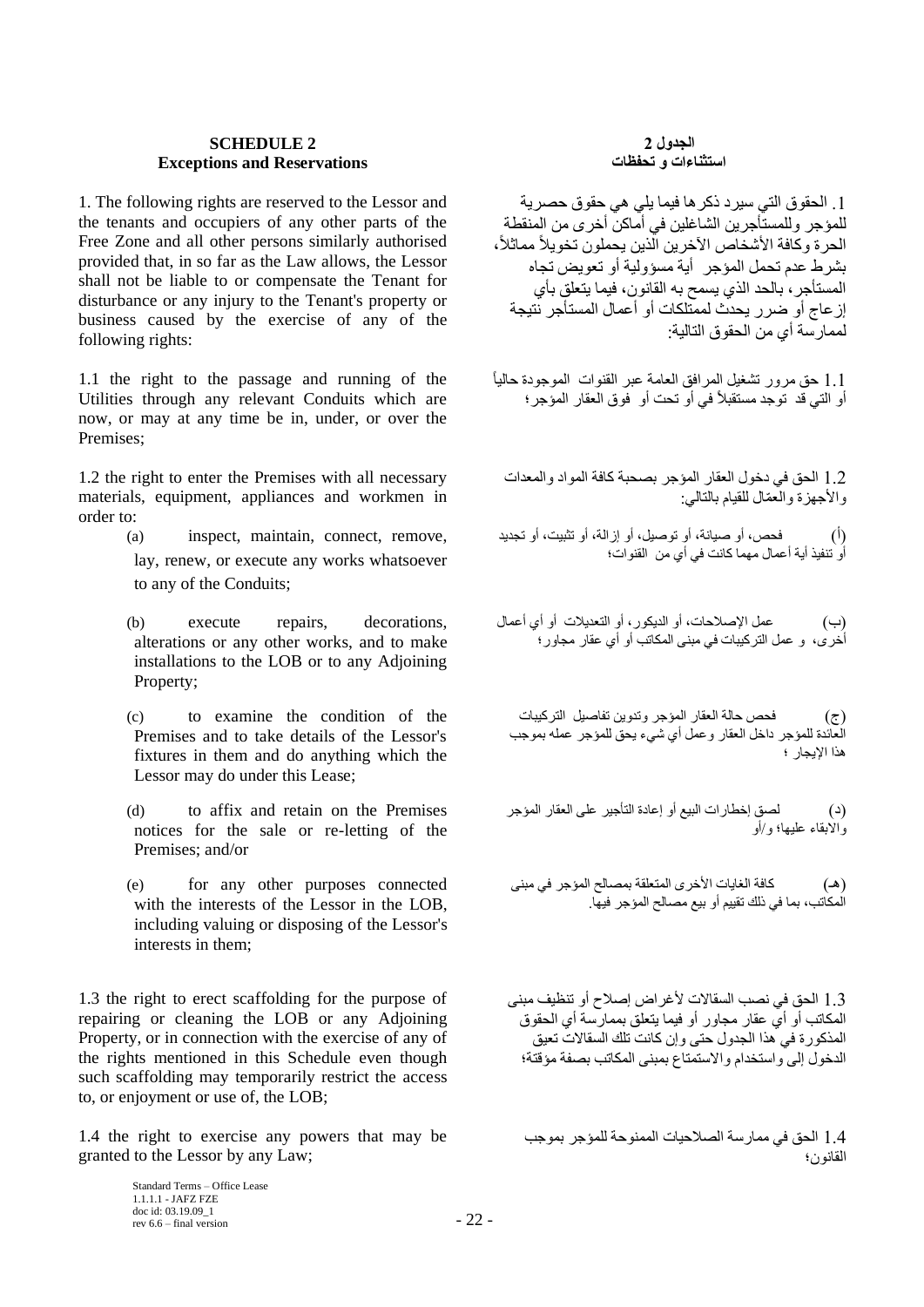1.5 any rights of light, air, support, protection and shelter or other easements and rights now, or after the date of this Lease, belonging to, or enjoyed by, any Adjoining Property; and

1.6 full right and liberty at any time after the date of this Lease to raise the height of, or make any alterations or additions or execute any other works to, any buildings on any Adjoining Property, or to erect any new buildings on any Adjoining Property in such manner as the Lessor shall think fit even though they may affect or interfere with the amenity of, or access to, the Premises or the passage of light and air to the Premises.

1.5 الحقوق بالحصول على الضوء والهواء والدعم والحماية والمأوى وعيرها من الأولويات والحقوق التي تعود لأي عقار مجاور أو يحق له االستمتاع بها سواء في الوقت الحالي أو بعد تاريخ هذا اإليجار ؛ و

1.6 الحق والحرية الكاملين بالقيام في أي وقت بعد تاريخ هذا اإليجار بزيادة ارتفاع أو إدخال تعديالت أو إضافات أو القيام بأية أعمال أخرى على أي مباني في أي عقار مجاور، أو بناء أي مباني جديدة على أي عقار مجاور بالشكل الذي يراه المؤجر مناسباً حتى وإن أثر ذلك على سبل الراحة الخاصة بالعقار المؤجر أو قابلية الدخول أو وصول الضوء والهواء إليه.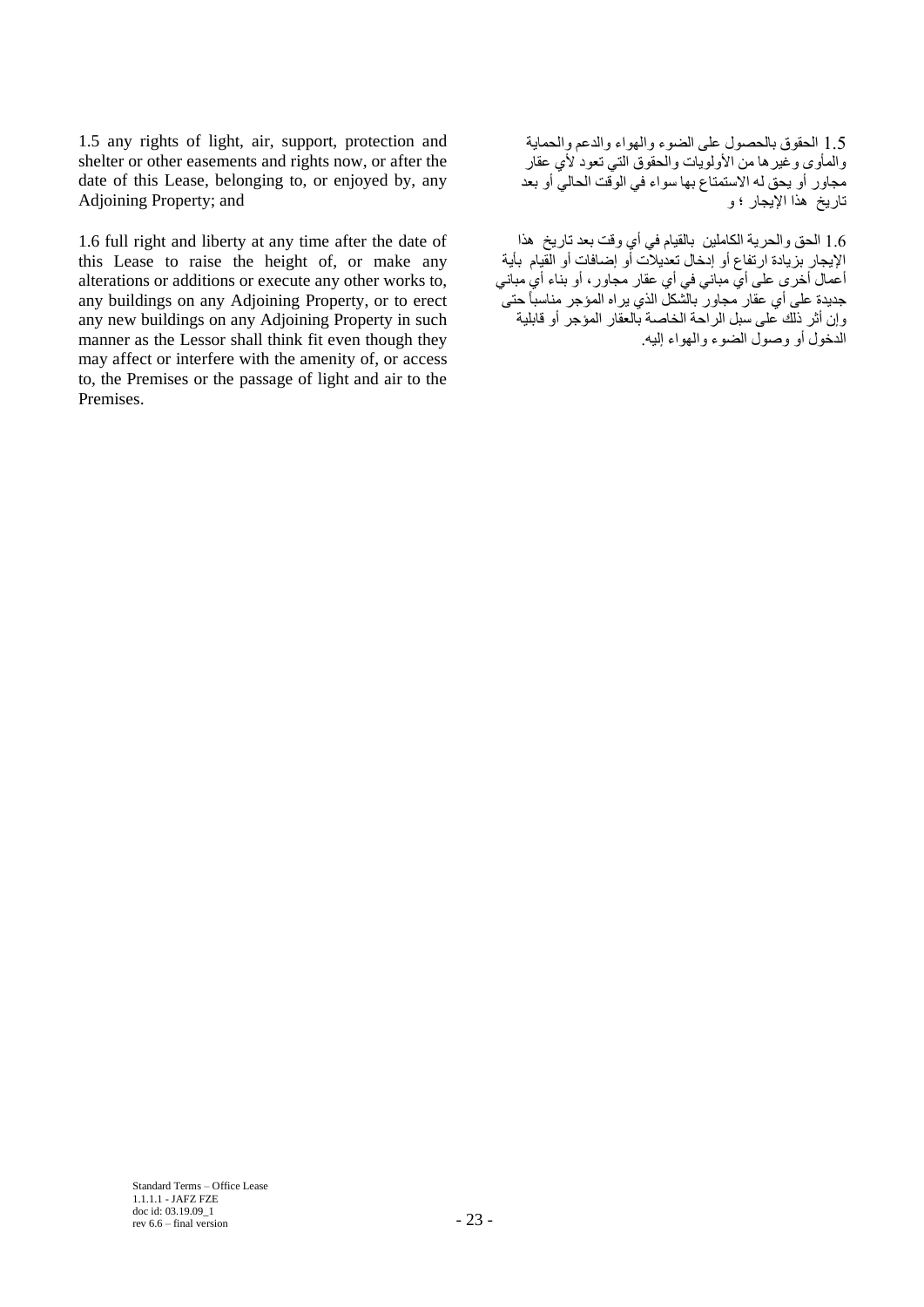### **SCHEDULE 3 Deposit**

1. The Tenant covenants with the Lessor to pay to the :يلي ما بتسديد للمؤجر المستأجر يتعهد .1 Lessor:

(a) the Deposit on the date of this Lease; and المبلغ المودع كتأمين بتاريخ هذا الإيجار ، و ، و ، و ، و ، و ، و

(b) forthwith on written demand from the Lessor and without any deduction or set-off any money required to make up any deficiency from time to time in the amount of the Deposit.

- 2. يقرّ المستأجر للمؤجر بما يلي: : "2. The Tenant acknowledges to the Lessor : (a) that the Lessor shall be entitled, without prior reference to the Tenant, to withdraw from the Deposit such money as may be required from time to time in order to make good, or to compensate the Lessor for:
	- (i)any non-payment or delay in payment of any sum due to the Lessor under the Lease; and/or
	- (ii) any loss or damage suffered by the Lessor as a result of any breach by the Tenant or any covenant or warranty on its part contained in the Lease.
	- (iii) any damage (in the Lessor's sole opinion) to the Premises and/or the Common Area.

(b) that any application by the Lessor pursuant to paragraph 2(a)(i) of any part of the Deposit Sum shall not be deemed to be payment of Rent so as to prejudice the Lessor's right of re-entry under the Lease.

(c) that the provisions of this Schedule and any right or remedy of the Lessor arising hereunder: are in addition to, and not in substitution for, those contained in or arising under the Lease, the Laws or otherwise, and

> expiration or sooner determination of the Lease.

3. The Lessor covenants with the Tenant as follows: :يلي بما للمستأجر المؤجر يتعهد .3

Standard Terms – Office Lease 1.1.1.1 - JAFZ FZE doc id: 03.19.09\_1 rev 6.6 – final version  $-24$  –

### **الجدول 3 قيمة التأمين**

)ب( كل المبالغ الالزمة إلكمال أي نقص قد يطرأ من وقت آلخر في قيمة مبلغ التأمين، وذلك بعد استالم طلب خطي من المؤجر ودون القيام بأي حسم أو مقاصة.

)أ( بأنه يحق للمؤجر، في حال احتاج من وقت آلخر، سحب أي مبلغ من مبلغ التأمين دون الرجوع للمستأجر وذلك لتعويض المؤجر عن:

)1( عدم الدفع أو التأخر في دفع أية مبالغ مستحقة للمؤجر بموجب اإليجار ؛ و/أو

)2( كل خسارة أو ضرر يتعرض له المؤجر نتيجة لخرق المستأجر ألي من التزاماته أو ضماناته الواردة في اإليجار.

(3) أي ضرر (وفق تقدير المؤجر وحده) يلحق بالعقار و/أو المساحة المشتركة.

)ب( بأن استخدام المؤجر ألي جزء من مبلغ التأمين بموجب الفقرة 2)أ( (1) لا يُعتبر سداداً لبدل الإيجار على نحو يمس بحق المؤجر في إعادة الدخول إلى العقار المؤجر بموجب هذا اإليجار.

)ج( بأن أحكام هذا الجدول وأية حقوق أو تعويضات متاحة للمؤجر بموجبه: هي إضافة على الحقوق و التعويضات المنصوص عليها أو الناشئة عن اإليجار أو عن القوانين و ليست بديالً عنها؛ و

)1( تبقى سارية بعد انتهاء هذا اإليجار أو إنهائه مبكرا.ً the after apply to continue shall)i(